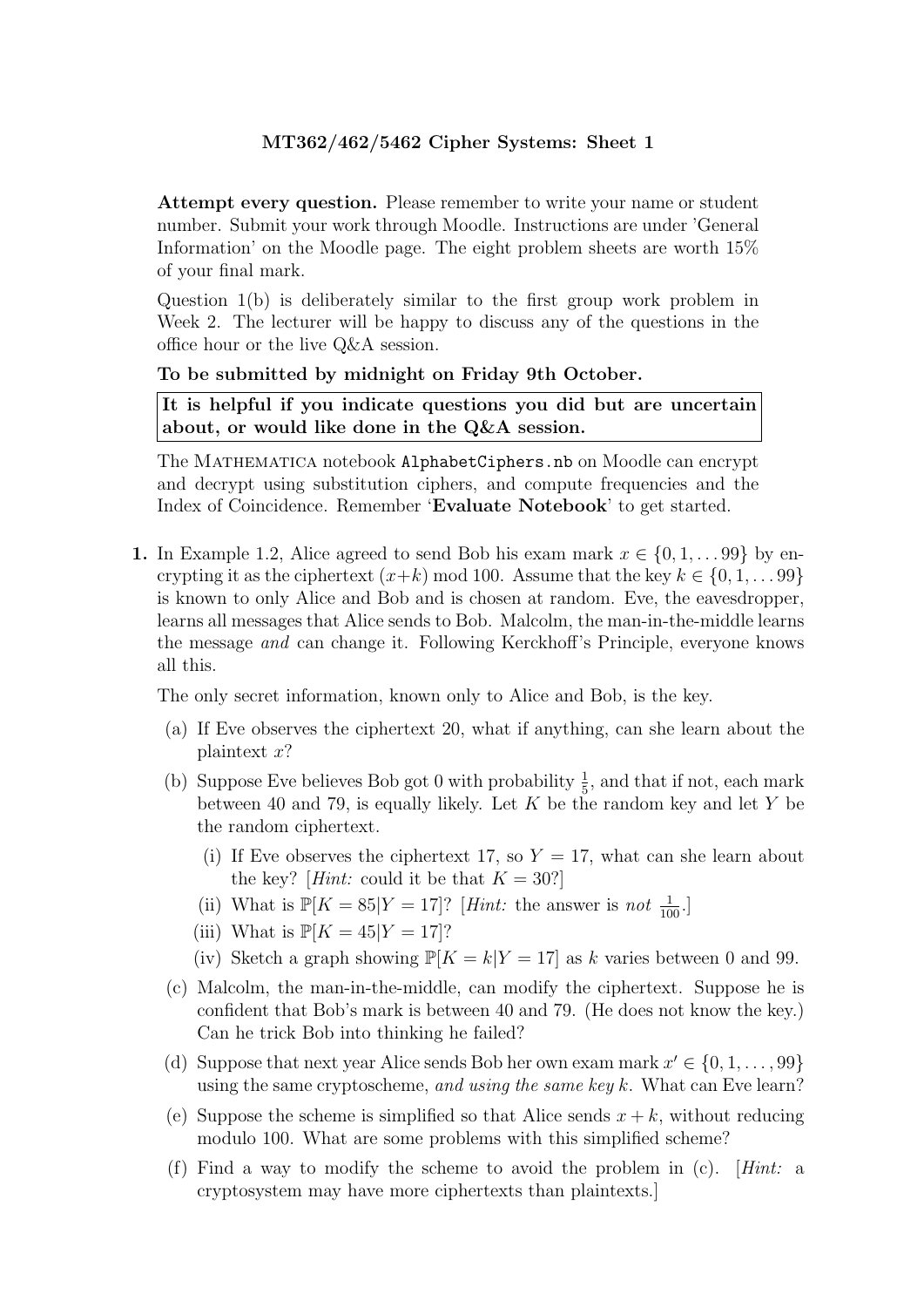- 2. Decrypt BYIKVXRYVVYGKI, assuming it is the ciphertext output by a Caesar cipher. What is the key?
- **3.** In the first week you were assigned to a *block* of four people, identified as Alice, Bob, Alice', Bob'. The *pairs* are  $\{\text{Alice}, \text{Bob}\}$  and  $\{\text{Alice}', \text{Bob}'\}$ . You were then emailed a substitution cipher key. Each person in a pair has the same key.
	- (a) Write a plaintext message x of at least 75 words on a subject of your choice, and encrypt it using your substitution cipher key  $\pi$ . (Keep the spaces please!) Email the ciphertext  $e_{\pi}(x)$  to all three people in your block.
	- (b) Decrypt the message from the other person in your pair. [Hint: do not use frequency analysis!]
	- (c) Using frequency analysis, decrypt either of the messages sent to you by a person not in your pair.
	- (d) Write up (c), explaining your method. (An annotated printout is fine.) Did you learn the entire key? If you only looked at one message, why might using both, but still decrypting only one, have been easier?
- 4. The ciphertext below is the output of a Vigenère cipher. Each line has length 50.

01234567890123456789012345678901234567890123456789 CQUAJHXHVWGJMRTAJHBPIHTLTHIPRKKYTHWBKUKZCUKWGDZLFZ UYFLTAJHIPRKKYVHDAVKOZKVUMVHTKWHZVVZULSXGSYRXKULTA JHVSCLTAGAZPPSUZKWOVPVJPHIKYKQMIADSBNWOWNHUMVKKSGQ MAJRLAJHQLALZPUNTVYQGZMDYPUNOZVHYA

(a) Compute the Index of Coincidence on the samples of size 20 (or larger if you prefer) obtained by taking every  $m$ -th position in the ciphertext starting with the first letter C [correction, not W]. in position 0, for each  $m \in \{2, 3, 4, 5, 6\}$ .

For example the sample for  $m = 3$  of size 20 is CAXWMABHTPKHKZKDFYTH. To get these samples in Mathematica, evaluate AlphabeticCiphers.nb; then StringTake[SplitText[Q5Ciphertext, 3][[1]], {1, 20}].

- (b) What does this suggest about the key length?
- (c) Determine the key. [*Hint*: AJH appears starting in positions 3, 15, 55, ....] [Corrected off-by-one error.] What are the final two words of the ciphertext?
- (d) Explain why the Index of Coincidence is largest for  $m = 4$ , smallest for  $m = 3$ and  $m = 5$  and in the middle for  $m = 2$  and  $m = 4$ . Give a detailed answer referring to the Caesar shifts that are relevant to each ciphertext sample.
- (e) How could you use the positions of AJH to guess the length of the key? [As you will know, if you did a complete decryption, this is the Kasiski test.]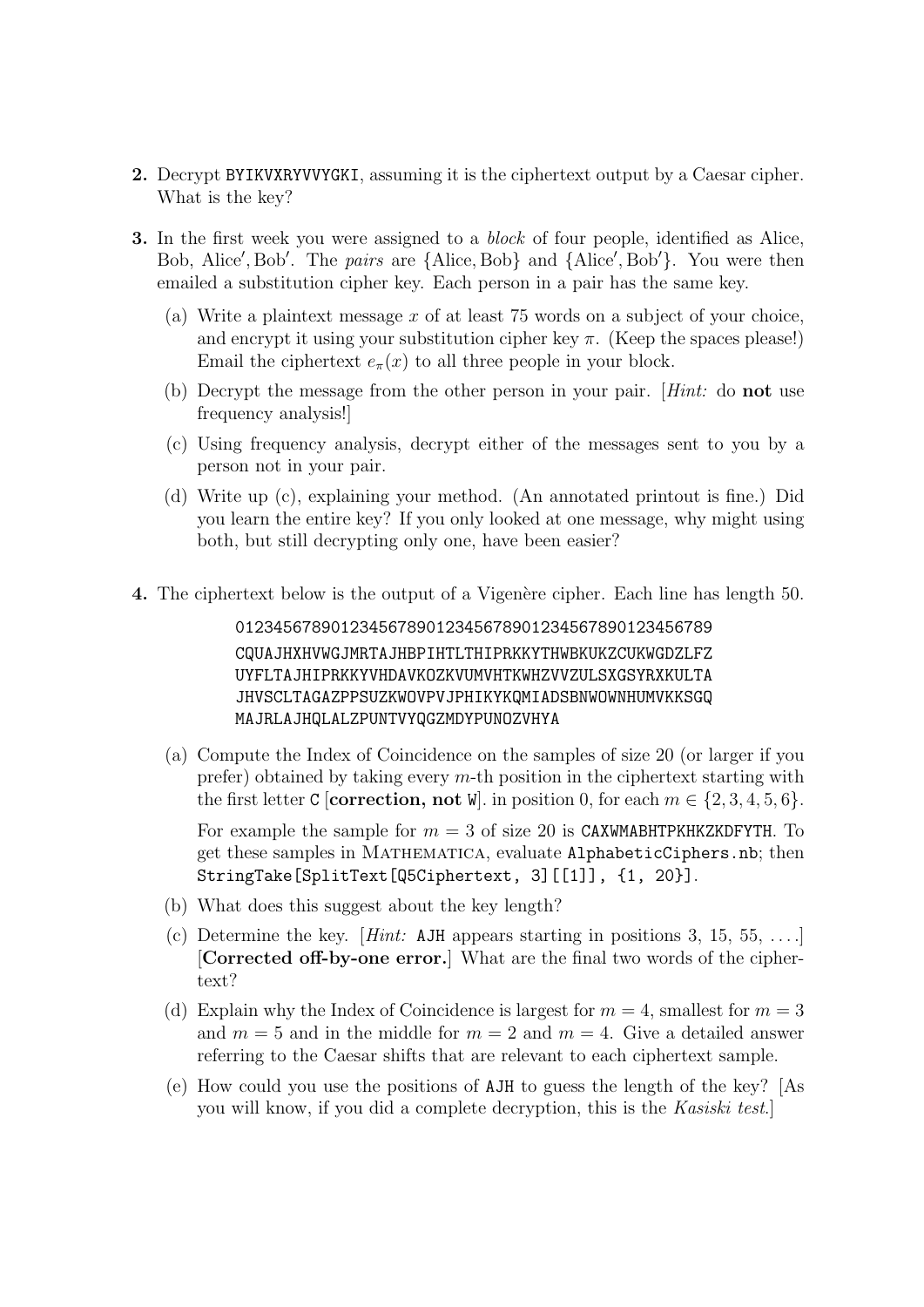Attempt at least Questions 1 to 4, and also 5 and 6 if you are an M.Sc. student. (All students may swap one of the first four questions for a later optional question.) Please remember to write your name or student number. Submit your work through Moodle. Instructions are under 'General Information' on the Moodle page. The eight problem sheets are worth 15% of your final mark.

The lecturer will be happy to discuss any of the questions in the office hour or the live Q&A session.

To be submitted by midnight on Friday 23rd October. Note you have a fortnight to do this sheet.

It is helpful if you indicate questions you did but are uncertain about, or would like done in the Q&A session.

Throughout we use the notation of §3, so  $K$  is the keyspace,  $\mathcal P$  the plaintexts and C the ciphertexts in a cryptosystem, with encryption functions  $e_k : \mathcal{P} \to$ C and decryption functions  $d_k : C \to \mathcal{P}$  indexed by keys  $k \in \mathcal{K}$ .

1. The cryptosystem shown below uses three keys from the affine cipher on  $\mathbb{Z}_3$ , each with probability  $\frac{1}{3}$ . Suppose that plaintext 1 is sent with probability p and plaintext 2 is sent with probability  $1 - p$ , so plaintext 0 is never sent.



- (a) Recall that  $e_{(a,c)}(x) = ax + c \mod 3$ . Which keys  $(a, c)$  are used in this cryptosystem?
- (b) Find  $P[Y = 1 | X = 1]$ . (Your answer should not involve p.)
- (c) Express  $P[Y = 1]$ ,  $P[X = 1 | Y = 1]$  in terms of p.
- (d) When does the cryptosystem have perfect secrecy with respect to the probability distribution  $p_0 = 0$ ,  $p_1 = p$ ,  $p_2 = 1 - p$  on plaintexts?
- 2. Alice and Bob communicate using the numeric one-time pad cryptosystem from Example 3.5, in which  $\mathcal{K} = \mathcal{P} = \mathcal{C} = \{0, 1, \ldots, n-1\}$  and the encryption functions are defined by  $e_k(x) = (x + k) \mod n$ . Each key  $k \in \mathcal{K}$  is chosen with equal probability. Let  $p_x$  be the probability distribution on plaintexts:  $P[X = x] = p_x$ .
	- (a) Show that if  $x \in \mathcal{P}$  and  $p_x > 0$  then  $\mathbf{P}[Y = y | X = x] = \frac{1}{n}$  for all  $y \in \mathcal{C}$ . [*Note:* we need  $p_x > 0$  since the conditional probability  $P[Y^{\dagger} = y | X = x]$  is only defined when  $P[X = x] > 0$ .
	- (b) Find  $P[Y = y]$  for each  $y \in \mathcal{C}$ . [Hint: condition on the plaintext: you may use the convention that  $P[Y = y | X = x]P[X = x]$  is taken as 0 if  $P[X = x] = 0$ . The correct answer can be stated without using x or  $k$ .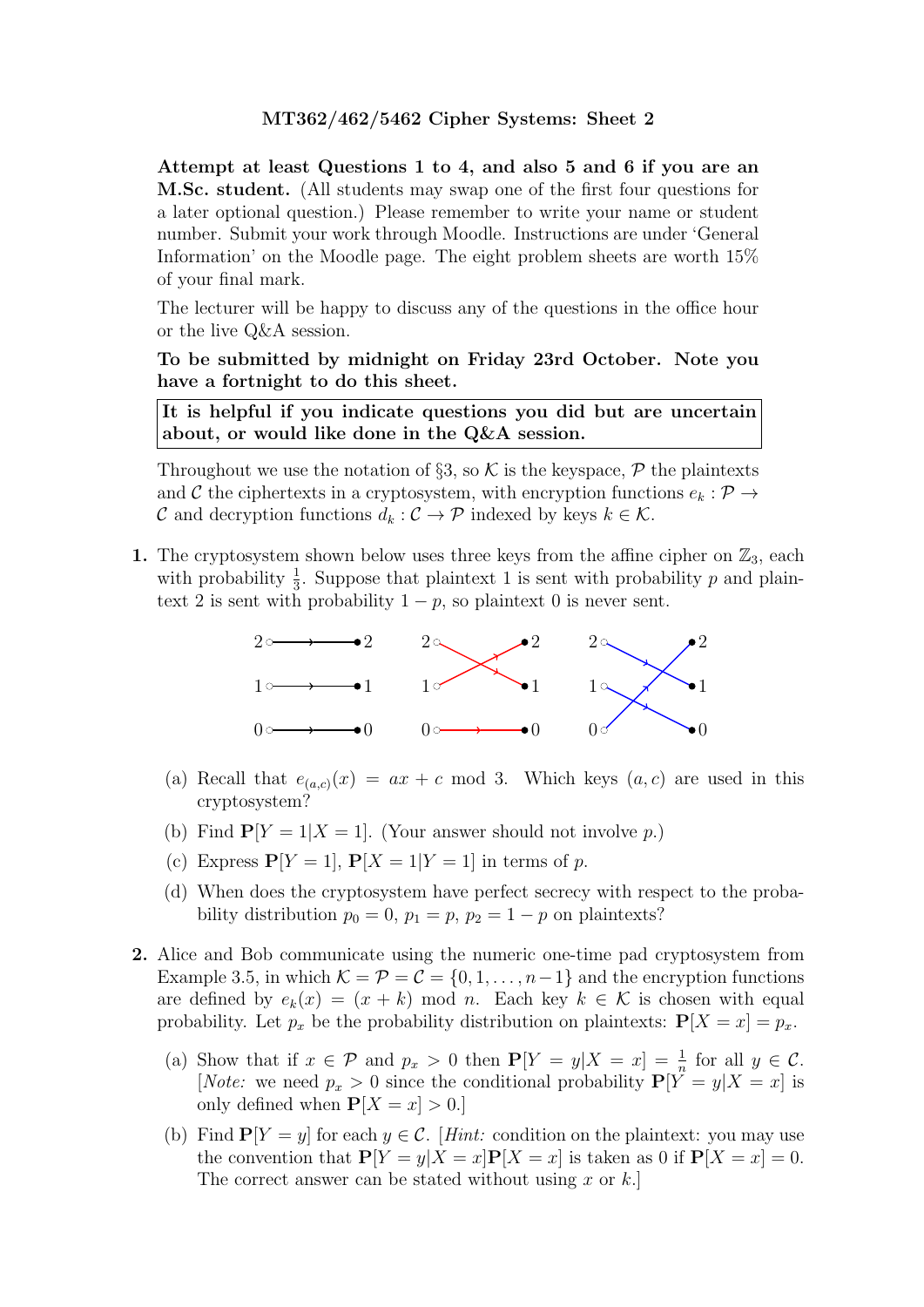- (c) Hence show that  $P[X = x|Y = y] = p_x$  for all  $x \in \mathcal{P}$  with  $p_x > 0$ .
- (d) What is  $P[X = x|Y = y]$  if  $p_x = 0$ ? Deduce from this and (c) that the numeric one-time pad has perfect secrecy.
- **3.** (a) Is there a cryptosystem such that  $|\mathcal{C}| < |\mathcal{P}|$ ?
	- (b) Is there a practical (see Definition 3.9) cryptosystem with perfect secrecy such that  $|\mathcal{K}| < |\mathcal{C}|$ ?
	- (c) A student writes: 'since the encryption functions  $e_k$  are injective, if  $k \neq k'$ then  $e_k(x) \neq e_{k'}(x)$ . Is this claim correct? Justify your answer with a proof or counterexample, as appropriate. If the claim is wrong, can you identify the misconception?
	- (d) Give at least three different examples of cryptosystems with perfect secrecy such that  $|\mathcal{P}| = |\mathcal{K}| = |\mathcal{C}| = 4$ . [Hint: Latin squares. Please make it clear how a Latin square defines a cryptosystem.]
- 4. In a *chosen plaintext attack*, **you choose** a plaintext x. You are then  $given$ the corresponding ciphertext  $e_k(x)$  for the key k.

Explain how to find the key by a chosen plaintext account when the cipher is (a) a Caesar cipher, (b) a substitution cipher  $e_{\pi}$ ; (c) a Vigenère cipher  $e_k$  where k has length exactly 10. Make it clear which plaintexts the attacker should choose. [Hint: if you write about frequency analysis in (b) you have missed the point.]

- **5.** (M.Sc.) Work with the Shamir secret sharing scheme over  $\mathbb{F}_{11}$  with 5 people and threshold 3 using evaluation points  $c_i = i$  for  $i \in \{1, 2, 3, 4, 5\}.$ 
	- (a) Find the shares for the secret  $5 \in \mathbb{F}_{11}$ , choosing a polynomial at random.
	- (b) Alice (Person 1), Bob (Person 2) and Charlie (Person 3) have the shares 7, 5, 3 respectively. The three agree to meet, simultaneously reveal their shares, and together compute the secret.
		- (i) What is the secret?
		- (ii) Show, by giving an explicit example, that if Alice lies about her share to Bob and Charlie, then she can both learn the secret and leave Bob and Charlie knowing an incorrect secret.
		- (iii) Suggest a way to avoid some of the problems in (ii).
- **6.** (**M.Sc.**) If  $x \in \mathbb{N}_0$  and  $x < 2^{\ell}$  then x has a unique expression as  $2^{\ell-1}x_{\ell-1} + \cdots$  $2x_1 + x_0$  where each  $x_i$  is a bit in  $\{0, 1\}$ . We define the  $\ell$ -bit binary form of x to be  $x_{\ell-1}$ ...  $x_1x_0$ . For instance since  $11 = 2^3 + 2 + 1$ , the 5-bit binary form of 11 is 01101. We write modular addition as  $\boxplus$ .

For  $j \in \{0, 1, \ldots, \ell - 1\}$ , let  $f_j : \mathbb{F}_2^{\ell} \to \mathbb{F}_2$  be the Boolean function defined so that  $f(x_{\ell-1}, \ldots, x_1, x_0)$  is the bit in position j of  $x_{\ell-1} \ldots x_1 x_0 \boxplus 5 \mod 2^{\ell}$ .

For example, taking  $\ell = 4$ , since  $6 = 0110_2$   $6 \boxplus 5 = 11$  and  $11 = 1011_2$ , we have  $f_3(0110) = 1, f_2(0110) = 0, f_1(0110) = 1$  and  $f_0(0110) = 1$ .

Express  $f_0, f_1, f_2, f_3$  as polynomials in  $x_3, x_2, x_1, x_0$ . What is the coefficient of the monomial  $x_0x_1x_2$  in  $f_3$ ?

For general j, what is the monomial with the maximum number of variables in  $f_i$ ?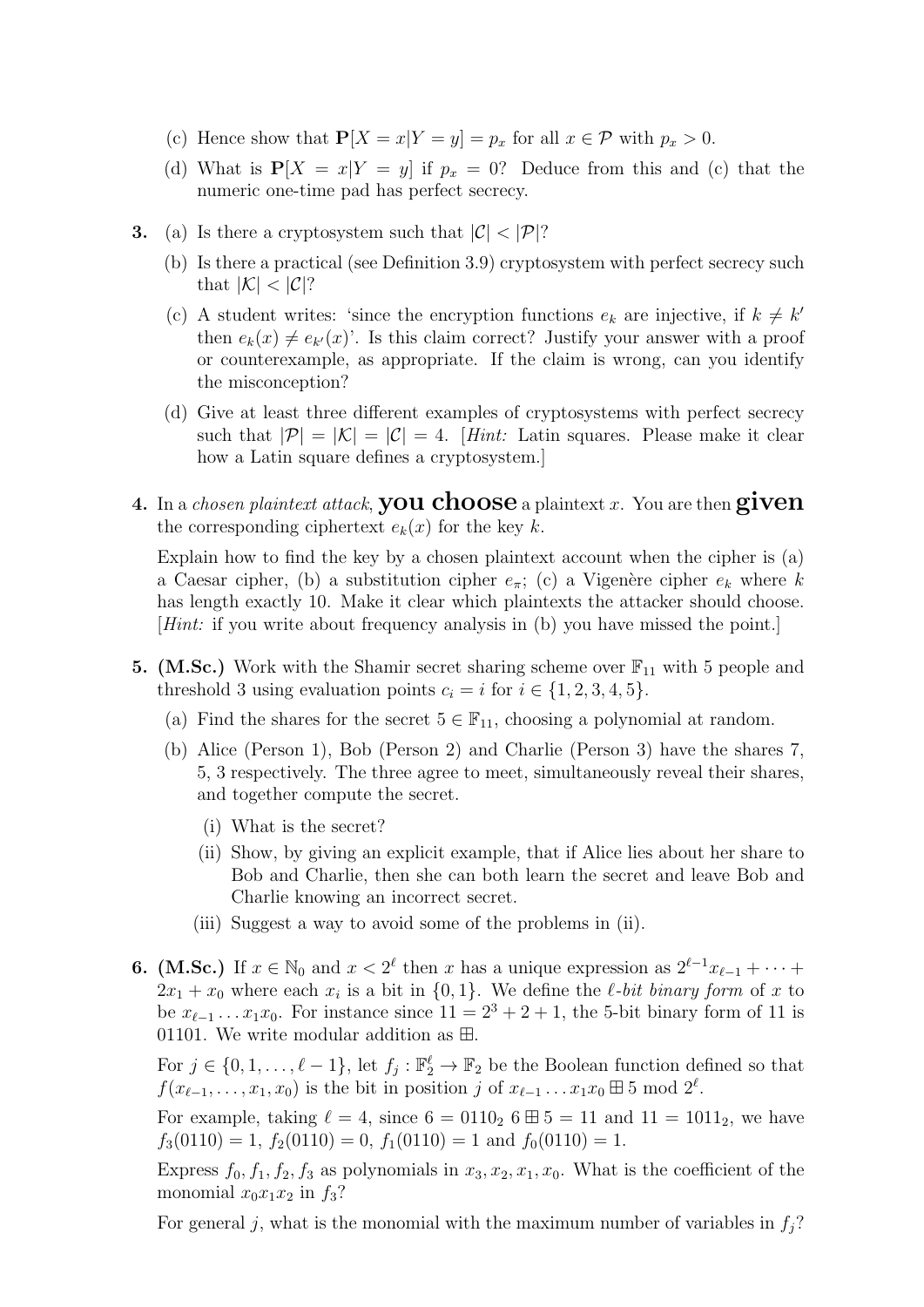# Optional questions

 $(\star)$  marks those that are harder than average. M.Sc. students are encouraged to look at these.

- 7. This question asks you to prove the converse result to Shannon's Theorem (Theorem 3.12) stated in Proposition 3.14. Suppose that  $|\mathcal{P}| = |\mathcal{C}| = |\mathcal{K}|$ . Let n be the common value. Show that if each key is used with equal probability and for all  $x \in \mathcal{P}$  and  $y \in \mathcal{C}$  there is a unique key k such  $e_k(x) = y$ , then
	- (a)  $P[Y = y] > \frac{1}{n}$  $\frac{1}{n}$  for all  $y \in \mathcal{C}$ ;
	- (b) the cryptosystem has perfect secrecy.
- 8. To define perfect secrecy for a general cryptosystem, we require that

$$
\mathbf{P}[X=x|Y=y] = p_x
$$

for all probability distributions  $p_x$  on the plaintexts and all  $y \in \mathcal{C}$  such that  $P[Y =$  $y \geq 0$ . Note that for practical cryptosystems  $P[Y = y] > 0$  always holds, so this is the usual definition. The aim of this question is to show that without the practicality assumption, Shannon's Theorem may fail in various ways.

- (a) Show that if the hypothesis 'for all  $y \in \mathcal{C}$  there exists  $x \in \mathcal{P}$  and  $k \in \mathcal{K}$  such that  $e_k(x) = y$  is dropped then conclusions (a), (b) and (c) of Theorem 3.12 may fail to hold. (Define perfect secrecy by  $P[X = x|Y = y] = p_x$  whenever  $P[Y = y] > 0.$
- (b) Show that if the hypothesis ' $P[K = k] > 0$  for each  $k \in \mathcal{K}$ ' is dropped then again (a), (b) and (c) may fail to hold.
- (c) Show that there is a (non-practical) cryptosystem with perfect secrecy with  $|\mathcal{K}| < |\mathcal{C}|$ , so (d) fails to hold.
- 9. This extends Question 2 on the Group Work for Week 2 on a toy model for the Vigenère Cipher in which the alphabet is  $a, b, c, d$ , shifts are modulo 4, and letters **a** and **d** are *common*, each with probability  $\frac{1}{3}$  and letters **b** and **c** are *rare*, each with probability  $\frac{1}{6}$ .
	- (l) In (e) we supposed that in a typical ciphertext, the letters had probabilities  $q_0, q_1, q_2, q_3$ . Find with proof a formula for the IOC of a long ciphertext as the length tends to infinity.
	- (m) What probability distribution  $q_0, q_1, q_2, q_3$  minimizes the IOC just found? What is this IOC? Proof this is the unique minimum. [*Hint*: write  $q_j^2$  =  $(q_j - c)^2 + 2cq_j - c^2$  for a suitable c.]
	- (n) Using (ii) find all keys of length 2 that minimize the IOC of a typical long ciphertext. (This extends (k) in the Group Work.)
	- (o) What keys maximize the IOC?  $(\star)$  Prove your answer is correct using any standard inequalities of your choice.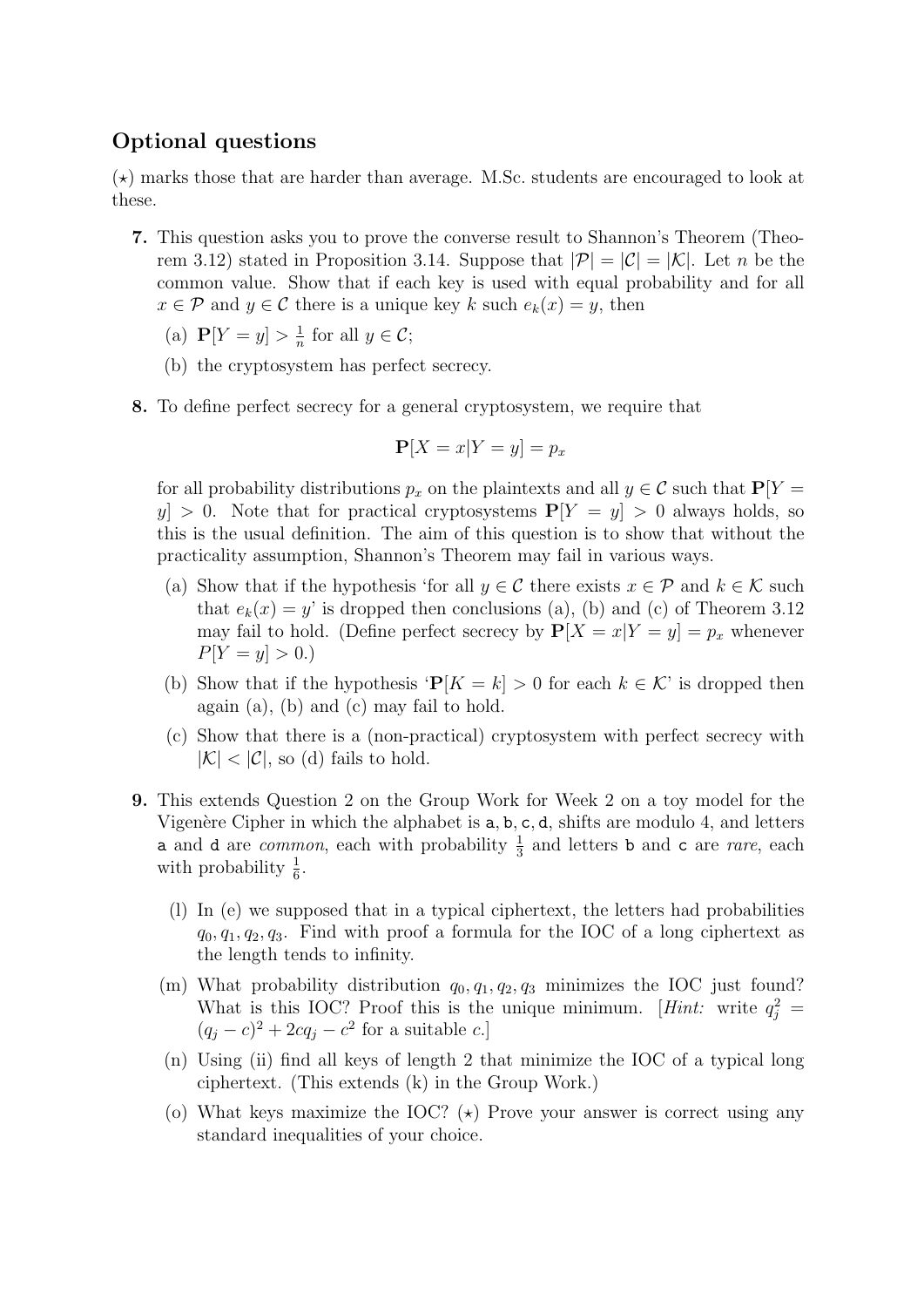- 10.  $(\star)$  Prove or disprove by finding a counterexample: in any practical cryptosystem in which  $|\mathcal{P}| = |\mathcal{C}|$ , each ciphertext is equally likely. *Remark.* This is true when  $|\mathcal{K}| = |\mathcal{P}| = |\mathcal{C}|$  by Theorem 3.12(d).
- 11.  $(\star)$  Consider the cryptosystem obtained from the numeric one-time pad on  $\{0, 1, \ldots, n-1\}$  by removing the key 0 corresponding to the identity permutation.

Give a necessary and sufficient condition on the distribution  $p_x$  for  $x \in \mathbb{R}$  $\{0, 1, \ldots, n-1\}$  on plaintexts for there to exist a probability distribution  $r_k$  for  $k \in \{1, \ldots, n-1\}$  on the  $n-1$  keys such that each ciphertext is equally likely.

(Suggested by a question in the Q&A session in 2020 Teaching Week 1.)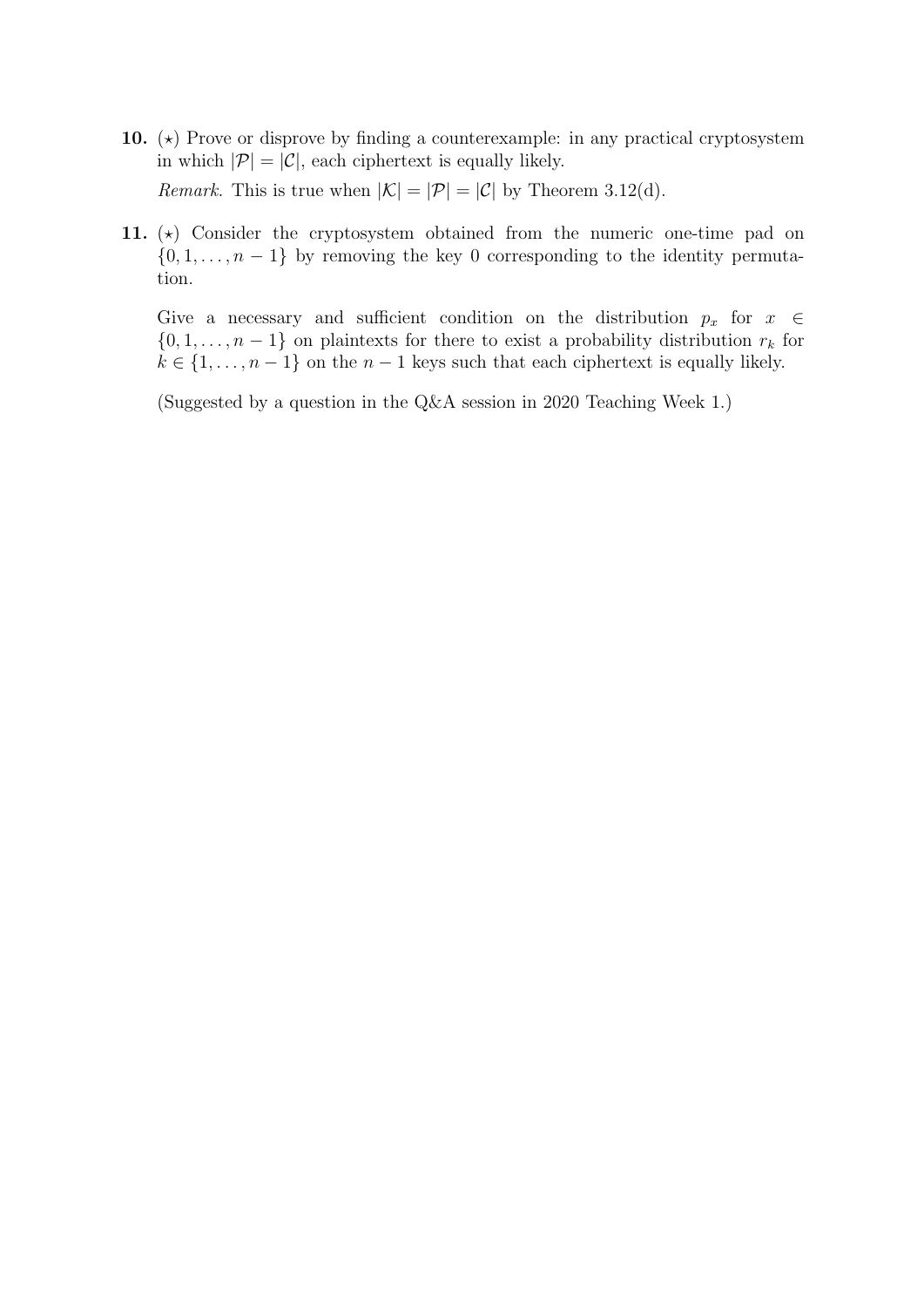Attempt at least questions 1 to 4. Question 6 is compulsory for M.Sc. students. Please remember to write your name or student number. Submit your work through Moodle. Instructions are under 'General Information' on the Moodle page. The eight problem sheets are worth 15% of your final mark.

The lecturer will be happy to discuss any of the questions in the office hour or the live Q&A session.

#### To be submitted by midnight on Friday 30th October.

It is helpful if you indicate questions you did but are uncertain about, or would like seen done in the plenary session.

- 1. Consider the affine cipher (see Example 4.2) with  $q = 151$ .
	- (a) Decrypt the ciphertext 138 sent using the key (12, 10).
	- (b) In a known plaintext and ciphertext Mark learns that  $e_{(a,c)}(21) = 18$ . Find all the possibilities for the key  $(a, c)$ . Suppose that later he learns that  $e_{(a, c)}(18) =$ 21. What is the key?
- 2. Let q be prime. Suppose that Alice and Bob communicate using the affine cipher on  $\mathbb{Z}_q$  with keyspace  $\mathcal{K} = \{(a, c) : a, c \in \mathbb{Z}_q, a \neq 0\}$ , and that Alice's plaintext is  $x \in \mathbb{Z}_q$  with probability  $p_x$ .
	- (a) What is the size  $|\mathcal{K}|$  of the keyspace?
	- (b) Show that for each  $x, y \in \mathbb{Z}_q$  there are exactly  $q-1$  keys k such that  $e_k(x) = y$ .
	- (c) Show that if each key is equally probable then the cryptosystem has perfect secrecy. Can Eve learn anything about the plaintext from a known ciphertext?
	- (d) Show that the key can be determined by a chosen plaintext attack using two plaintexts. Does this contradict perfect secrecy? Does a single plaintext suffice?
	- (e) Can Malcolm, the man-in-the-middle, modify a ciphertext without Bob noticing? How might this problem be reduced? [Hint: change  $P$  to a subset of  $\mathbb{Z}_q$ .]
- **3.** Show that if K and X are independent random variables, taking values in sets  $\mathcal{K}$ and  $\mathcal P$  respectively, then

$$
H(K, X) = -\sum_{k \in \mathcal{K}} \sum_{x \in \mathcal{P}} \mathbb{P}[K = k] \mathbb{P}[X = x] (\log_2 \mathbb{P}[K = k] + \log_2 \mathbb{P}[X = x]).
$$

Deduce that  $H(K, X) = H(K) + H(X)$ . [Hint: please explain your steps, taking care to use sigma notation correctly. The joint entropy  $H(K, X)$  is defined in Definition 5.6.]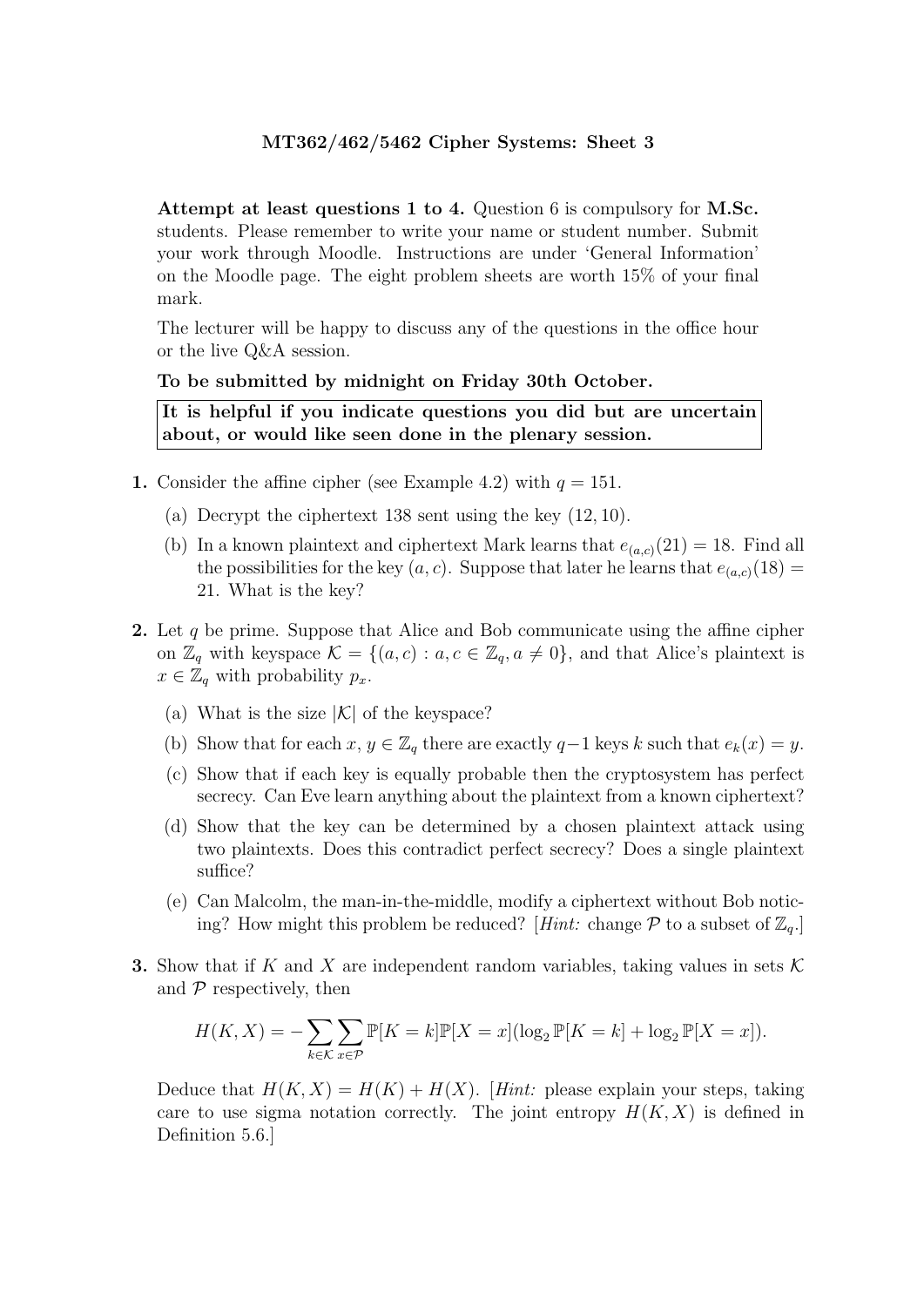- 4. Alice the Spy Master has just learned that Bob, her field agent, has been uncovered. She warns him using the one-time pad kept strictly for emergency use.
	- (a) Eve the Eavesdropper observes the ciphertext xioneh. Find the key if the plaintext is (i) report, (ii) status (iii) fluffy. Can Eve learn anything about the plaintext?
	- (b) Eve then observes yadhpu also sent by Alice.
		- (i) What, in fact, is the key?
		- (ii) What are Alice's two messages?
	- (c) Finally Eve observes albusa sent by Bob. What port should she guard?

[Hint: the code used in the video is online at repl.it/@mwildon/OneTimePad2. (Try Google Chrome if it doesn't work in your first choice of browser.) You can also use the MATHEMATICA notebook AlphabetCiphers to add and subtract strings: skip to end for Example 4.8 and this question.]

5. Shannon's estimate for unicity distance (the length of ciphertext needed to determine a key when the plaintext is an English message) is  $H(K)/R$ , where R is the per-character redundancy in English.

Given that  $R \approx 3.2$  bits, what is his estimate for the substitution cipher, when all keys are equally likely? [Hint: you need to count the number of different permutations of  $\{a, \ldots, z\}$ ; then use Example 5.5(2) to find  $H(K)$ .

**6.** (a) (All M.Sc.) Let  $f : \mathbb{F}_2^3 \to \mathbb{F}_2$  be defined by  $f(x_0, x_1, x_2) = x_1 x_2$ . Find all the correlations corr $(f, L_T)$  for  $T \subseteq \{0, 1, 2\}$  and hence check Theorem 4.7(c) that

$$
(-1)^f = \sum_{T \subseteq \{0,1,2\}} \text{corr}(f, L_T) (-1)^{L_T}
$$

- (b) Let  $S \triangle T = \{u \in S \cup T : u \notin S \cap T\}$ . Show that if f is an n-variable Boolean function then  $\text{corr}(f + L_S, L_T) = \text{corr}(f, L_S \triangle_T)$ .
- (c) Let  $g(x_0, x_1, x_2) = x_0 + x_1 x_2$ . Express  $(-1)^g$  in the form in (a). [*Hint*: use (b) and Theorem 4.7(c).]
- 7. Let X and Y be random variables taking values in sets X and Y respectively. Let  $f: \mathcal{X} \to \mathcal{Y}$  be a function.
	- (a) Prove the inequality  $H(f(X)|Y) \leq H(X|Y)$  used in the 'extras' for Part A. [Hint: one proof uses the Chaining Rule, Lemma 5.9.]
	- (b) Show that if f is injective then equality holds. Does the converse hold?
- 8. What is Shannon's estimate of unicity distance for the Vigenère Cipher with equiprobable keys of length  $\ell$ ? Is it a reliable estimate in this case? Discuss.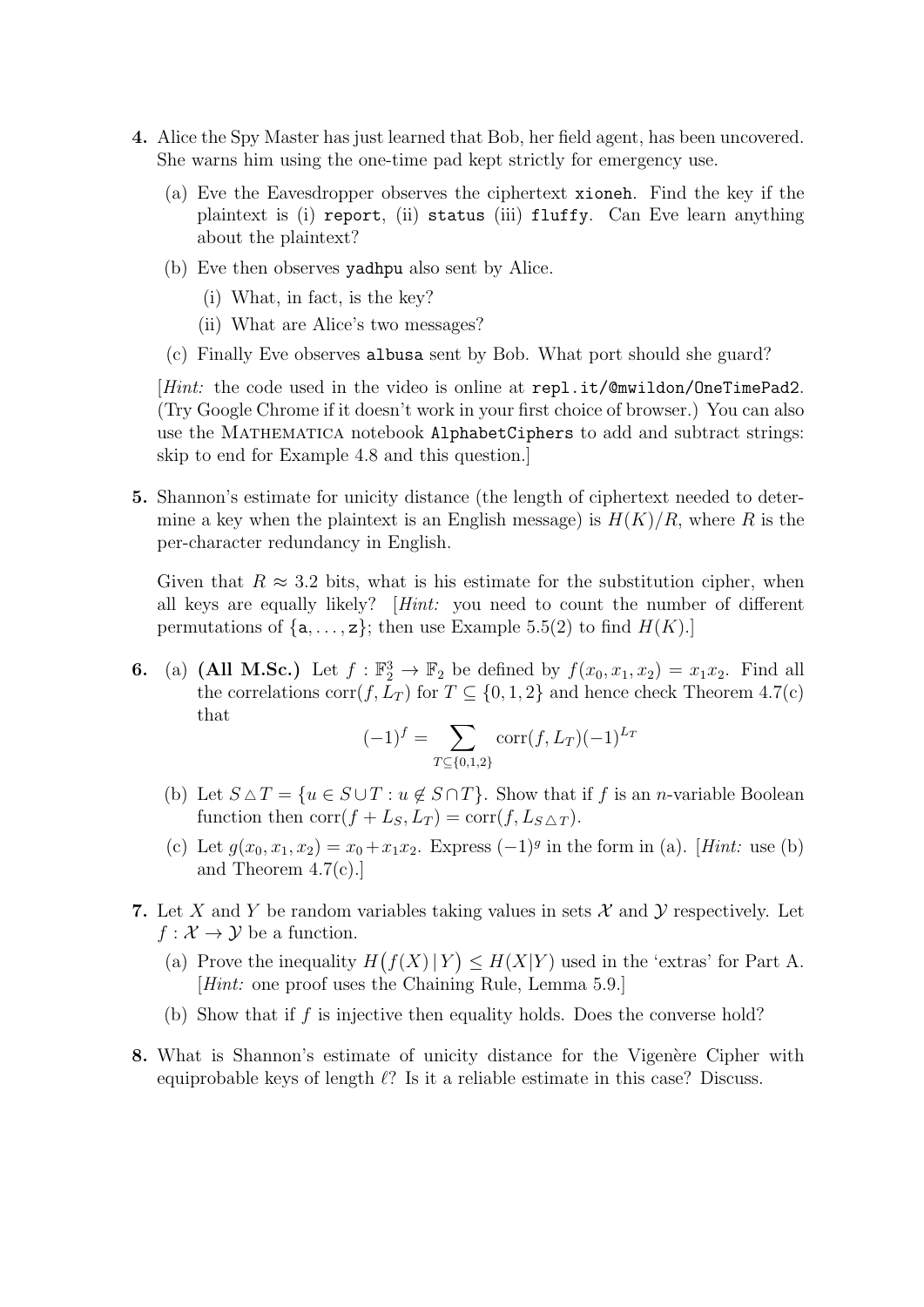Attempt at least questions 1 to 3. Question 4 is compulsory for M.Sc. students. Please remember to write your name or student number. Submit your work through Moodle. Instructions are under 'General Information' on the Moodle page. The eight problem sheets are worth 15% of your final mark.

The lecturer will be happy to discuss any of the questions in the office hour or the live Q&A session.

#### To be submitted by midnight on Friday 13th November.

It is helpful if you indicate questions you did but are uncertain about, or would like seen done in the plenary session.

The MATHEMATICA notebook LFSRs.nb used is available from Moodle. By definition, the LFSR of width  $\ell$  with taps T, where  $T \subseteq \{1, 2, \ldots, \ell\}$ , has keystream  $k_0 k_1 k_2 \dots$  such that  $k_s = \sum_{t \in T} k_{s-t}$  for all  $s \ge \ell$ .

- 1. By Definition 6.8, the period of a keystream is its length until its first repeat. For instance 00110011... has period 4. Let G be the LFSR of width 5 with taps  $\{4, 5\}$ .
	- (a) (i) Let  $k = 10000$ . Calculate the keystream  $k_0k_1k_2,\ldots$ , defined by G for k. What is the period of this keystream?
		- (ii) Find s such that  $(k_s, k_{s+1}, k_{s+2}, k_{s+3}, k_{s+4}) = 11100$ .
		- (iii) Do all binary words of length 5 appear somewhere in the keystream  $k_0k_1k_2...$ ?
		- (iv) How would your answer to (i) change if the key was 11100?
	- (b) Find a key  $k'$  such that the keystream defined by G for  $k'$  has period 7.
	- $(c)$  Find all the periods of keystreams for G. What is the lowest common multiple of the periods?
	- (d) By Definition 5.8, the *period* of G is the least m such that  $G<sup>m</sup> = id$ , the identity function. What is the period of G?

[You can use your answer to (a) in Question 3.]

2. Let F be the LFSR of width 4 with taps  $\{1,4\}$ , as shown in the circuit diagram below; the numbers correspond to the four positions that may be tapped.



- (a) Solve the equation  $F((x_0, x_1, x_2, x_3)) = (y_0, y_1, y_2, y_3)$  and hence find a formula for  $F^{-1}$ .
- (b) Draw a circuit diagram for  $F^{-1}$ . [Hint: be careful with the directions of the wires.] According to the strict wording of Definition 6.2, is  $F^{-1}$  an LFSR?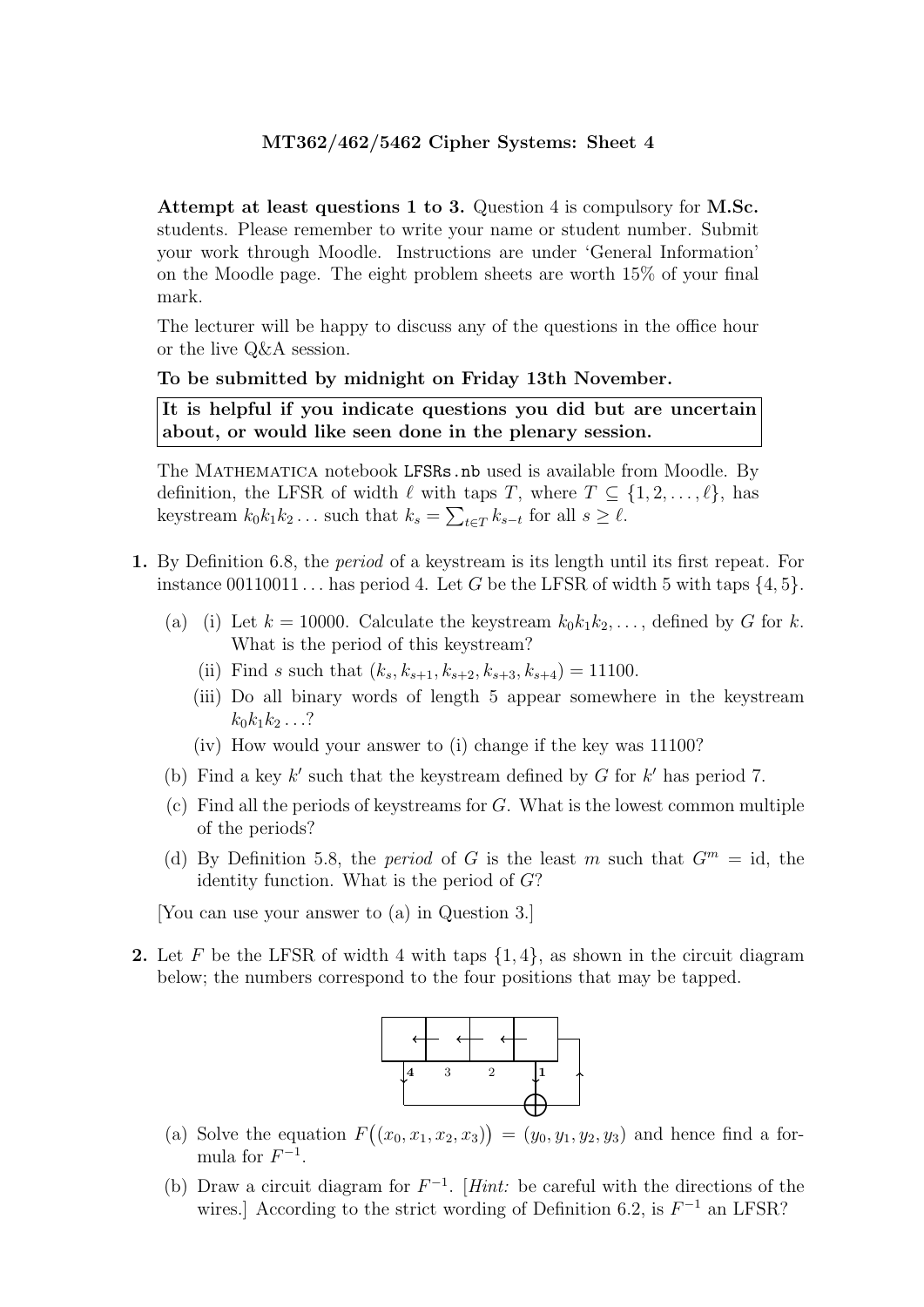**3.** Let F be an LFSR of width  $\ell$  with taps T, so by definition

$$
F((x_0,x_1,\ldots,x_{\ell-2},x_{\ell-1}))=(x_1,x_2,\ldots,x_{\ell-1},\sum_{t\in T}x_{\ell-t}).
$$

- (a) Show that: F is invertible  $\Longrightarrow \ell \in T$ . [Hint: use the contrapositive.]
- (b) Show conversely that if  $\ell \in T$  then F is invertible and give a formula for  $F^{-1}$ .
- **4.** (M.Sc.) Let  $k_0 k_1 k_2 \ldots$  and  $k'_0 k'_1 k'_2 \ldots$  be keystreams of LFSRs with taps T and T' and widths  $\ell$  and  $\ell'$ , respectively. Let  $u_s = k_s + k'_s$  for  $s \in \mathbb{N}_0$ .
	- (a) Use annihilators to show that  $u_0u_1u_2\ldots$  is a keystream of the LFSR of width  $\ell + \ell'$  and feedback polynomial  $g_T(z)g_{T'}(z)$ , as claimed in Corollary 5.5.

[Hint: let  $\kappa(z) = k_0 + k_1 z + k_2 z^2 + \cdots$  and  $\kappa'(z) = k'_0 + k'_1 z + k'_2 z^2 + \cdots$ be the power series representing these keystreams. Show that  $\kappa(z) + \kappa'(z)$ annihilated by  $q_T(z)q_{T}(z)$ .

- (b) Give an example where  $u_0u_1u_2\ldots$  is also the keystream of an LFSR of strictly smaller width than  $\ell + \ell'$ .
- 5. This question generalizes the result in Question 1(d). Suppose that an invertible LFSR  $F: \mathbb{F}_2^{\ell} \to \mathbb{F}_2^{\ell}$  has keystreams of periods  $p^{(1)}, \ldots, p^{(r)}$ .
	- (a) Suppose that  $F^m = id$ . Show using (VUP) that m is divisible by all of  $p^{(1)}, \ldots, p^{(r)}$ . [Hint: if  $k \in \mathbb{F}_2^{\ell}$  has keystream of length p, what does (VUP) say about  $F<sup>s</sup>(k)$  for  $1 \leq s < p$ ?
	- (b) Let P be the lowest common multiple of  $p^{(1)}, \ldots, p^{(r)}$ . Show that  $F^P$  is the identity function id.
	- (c) Deduce that, as claimed after Definition 6.8, the period of  $F$  is the lowest common multiple of the periods of its keystreams.
- **6.** A de Bruijn sequence of order  $\ell$  is a cyclic sequence containing every element of  $\mathbb{F}_2^{\ell}$  exactly once. Thus 00010111 is a de Bruijn sequence of order 3; for instance, to find 110, take the final two 1s and the initial 0.
	- (a) Use the LFSR in Example 6.3 to construct a de Bruijn sequence of order 4.
	- (b) Prove that there exist de Bruijn sequences of every order. (You may assume there exists an invertible LFSR of period  $2^{\ell} - 1$  for every  $\ell \in \mathbb{N}$ .)
- 7. Show that if  $F$  is an invertible LFSR then there is a keystream of  $F$  whose period is equal to the period of  $F$  and hence that the period of  $F$  is the maximum of the periods of its keystreams, strengthening the result of  $Q5(c)$ . [Hint: use Lemma 5.4 in the M.Sc. add-on notes; interested people doing MT362/462 will be able to read §5 without earlier M.Sc. extras.]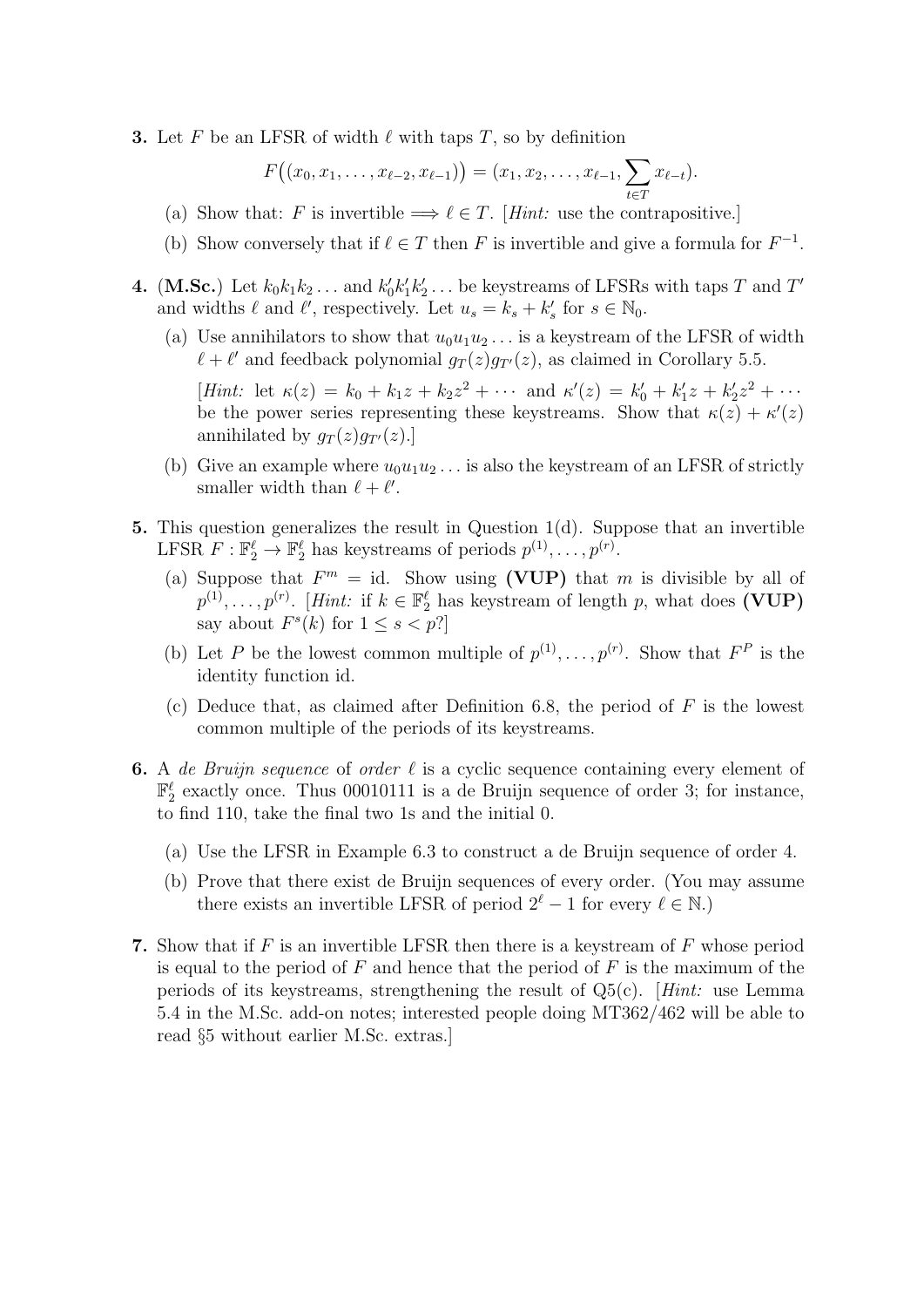Attempt questions 1 to 3. Question 4 is compulsory for M.Sc. students. Please remember to write your name or student number. Submit your work through Moodle. Instructions are under 'General Information' on the Moodle page. The eight problem sheets are worth 15% of your final mark.

The lecturer will be happy to discuss any of the questions in the office hour or the live Q&A session.

To be submitted by midnight on Monday 23rd November. Note you have an extra weekend to do this sheet.

It is helpful if you indicate questions you did but are uncertain about, or would like seen done in the plenary session.

The MATHEMATICA notebook LFSRs.nb used is available from Moodle. By definition, the LFSR of width  $\ell$  with taps T, where  $T \subseteq \{1, 2, \ldots, \ell\}$ , has keystream  $k_0 k_1 k_2 \dots$  such that  $k_s = \sum_{t \in T} k_{s-t}$  for all  $s \ge \ell$ .

1. In 8-bit ASCII, 'a' is encoded as the 8-bit binary form of 97, namely 01100001, 'b' as the binary form of 98, namely 01100010, and so on.

Fix  $n \in \mathbb{N}$  and consider the cryptosystem with plaintexts  $\mathcal{P} = \{\mathsf{a}, \ldots, \mathsf{z}\}^n$  and ciphertexts  $C = \mathbb{F}_2^{8n}$ , in which a message of *n* characters is first converted to 8-bit ASCII, and then encrypted using the cryptosystem defined in Definition 6.4 with the LFSR  $F$  of width 5 with taps  $\{3, 5\}.$ 

Your key is the first 5 bits of the binary key in your email from the lecturer.

- (a) Let  $k_0k_1k_2...$  be the keystream for your key. What is its period? Show that  $k_{31+s} = k_s$  for all  $s \in \mathbb{N}_0$  and deduce that  $k_{32m} = k_m$  for each  $m \in \mathbb{N}_0$ .
- (b) Encrypt a message (lower-case, no spaces) of at least 25 characters. Send the sequence of bits to everyone in your block.

[Hint: to do this in MATHEMATICA, after loading and evaluating LFSRs.nb use EncryptString[{3, 5}, {k0, k1, k2, k3, k4}, "message"] You can also use StringToASCIIBits["x"] to get the 8 bits for x, and so on.

- (c) Decrypt the message from your partner.
- (d) Decrypt either of the messages from the other two people in your block. You must explain your method. [Hint: start by looking at bits 0 and 32 in the ciphertext. If you do not have a ciphertext to decrypt, use the one in the MATHEMATICA notebook.]
- (e) What is the minimum length of ciphertext needed to determine the key?
- 2. (a) Suppose that  $k_0k_1k_2k_3k_4k_5k_6k_7$  is the keystream of an LFSR of width 4. Let  $T \subseteq \{1, 2, 3, 4\}$  be the taps. Show that

$$
k_s = k_{s-1} \begin{cases} 1 & \text{if } 1 \in T \\ 0 & \text{otherwise} \end{cases} + k_{s-2} \begin{cases} 1 & \text{if } 2 \in T \\ 0 & \text{otherwise} \end{cases} + k_{s-3} \begin{cases} 1 & \text{if } 3 \in T \\ 0 & \text{otherwise} \end{cases} + k_{s-4} \begin{cases} 1 & \text{if } 4 \in T \\ 0 & \text{otherwise} \end{cases}
$$

for each  $s \geq 4$ . For instance if the taps are  $\{3, 4\}$ , this says  $k_s = k_{s-1} \times 0 +$  $k_{s-2} \times 0 + k_{s-3} \times 1 + k_{s-4} \times 1$ .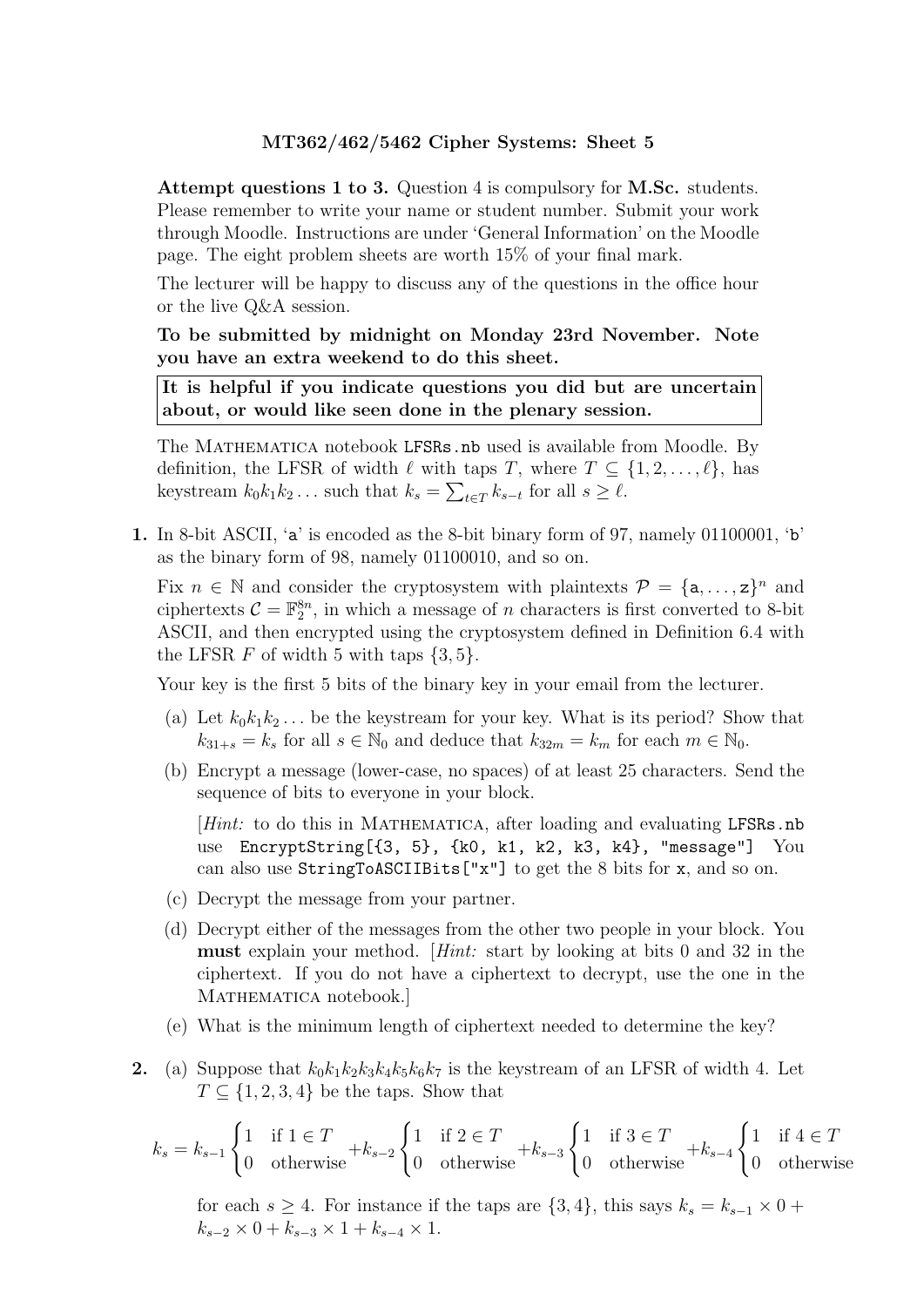Deduce that the matrix equation with unknowns  $b_1, b_2, b_3, b_4$ 

$$
\begin{pmatrix} k_0 & k_1 & k_2 & k_3 \ k_1 & k_2 & k_3 & k_4 \ k_2 & k_3 & k_4 & k_5 \ k_3 & k_4 & k_5 & k_6 \end{pmatrix} \begin{pmatrix} b_4 \ b_3 \ b_2 \ b_1 \end{pmatrix} = \begin{pmatrix} k_4 \ k_5 \ k_6 \ k_7 \end{pmatrix}
$$

has a solution for  $b_1$ ,  $b_2$ ,  $b_3$ ,  $b_4$ .

- (b) The hypothesis in (a) is  $k_0k_1k_2k_3k_4k_5k_6k_7$  is the keystream of an LFSR of width 4'. Call this statement  $P$ . Let  $Q$  be the conclusion, 'the matrix equation above has a solution'. By (a),  $P \implies Q$ . Is the converse true?
- (c) Which of the bit sequences 00100011, 00100010, 11100001 and 1101100 is a keystream of an LFSR of width 4? (In the last you are only given  $k_0k_1 \ldots k_6$ .) Justify your answers. Do they change if the LFSR is required to be invertible?
- **3.** Let  $B_0, B_1, \ldots, B_{n-1}$  be a sequence of bits, each 0 or 1 independently with probability  $\frac{1}{2}$ . For b,  $b' \in \{0,1\}$ , let  $M_{bb'}$  be the number of  $s \in \{0,\ldots,n-2\}$  such that  $(B_s, B_{s+1}) = (b, b').$ 
	- (a) Show that the expected value of  $M_{00}$  is  $\mathbb{E}[M_{00}] = (n-1)/4$  and find  $\mathbb{E}[M_{01}], \mathbb{E}[M_{10}], \mathbb{E}[M_{11}].$
	- (b) For the sequence below  $M_{00} = 4$ . Write down the statistics  $M_{10}$ ,  $M_{01}$ ,  $M_{11}$ .  $(0, 1, 0, 1, 1, 0, 0, 1, 0, 1, 0, 1, 0, 1, 0, 1, 0, 0, 1, 1, 0, 0, 1, 1, 0, 0, 1, 1, 0, 1, 1, 0)$ 0 1 2 3 4 5 6 7 8 9 0 1 2 3 4 5 6 7 8 9 0 1 2 3 4 5 6 7 8 9 0 1 2
	- (c) Perform a  $\chi^2$ -test on  $M_{00}$ ,  $M_{01}$ ,  $M_{10}$ ,  $M_{11}$  to test the sequence in (b) for randomness on pairs of bits. [Hint: use  $M_{00} + M_{01} + M_{10} + M_{11} = 32$  to find the number of degrees of freedom. Tables of the  $\chi^2$  distribution are on the web.
	- (d) Does the sequence in (b) pass the Monobit Test in Exercise 7.4?
- 4. (a) Let  $u_0u_1 \ldots u_{n-1} \in \mathbb{F}_2^n$ . Let  $U_n(z) = u_0 + u_1z + \cdots + u_{n-1}z^{n-1}$  be the corresponding polynomial. Prove that  $u_0u_1 \ldots u_{n-1}$  is the output of the LFSR with width  $\ell$  and taps  $T \subseteq \{1, \ldots, \ell\}$  if and only if  $U_n(z)g_T(z) = h(z)+z^n r(z)$ for some polynomials  $h(z)$  and  $r(z)$  with deg  $h < \ell$ .

[Hint: adapt the proof of Lemma 5.4. The proof given in the M.Sc. Week 7 Plenary Session is on Moodle.]

(b) The LFSR of width 3 with taps {2, 3} and the LFSR of width 5 with taps  $\{2,4,5\}$  generate the top two keystreams below. Let  $u_0u_1 \ldots u_9u_{10}$  be the bottom sequence.

, 0, 1, 1, 1, 0, 0, 1, 0, 1, 1 , 0, 1, 1, 1, 0, 0, 0, 0, 1, 0 , 0, 1, 1, 1, 0, 0, 0, 0, 1, 1 0 1 2 3 4 5 6 7 8 9 0

- (i) Write down the feedback polynomials  $f_{\{2,3\}}(z)$  and  $f_{\{2,4,5\}}(z)$ .
- (ii) What is the smallest m such that the LFSR with taps  $\{2,3\}$  generates  $u_0u_1 \ldots \overline{u}_m$ ?
- (iii) The LFSR with taps  $\{2, 4, 5\}$  generates  $u_0u_1 \ldots u_9\overline{u}_{10}$ . Use Proposition 6.5 to find the feedback polynomial and hence the taps of an LFSR generating  $u_0u_1 \ldots u_9u_{10}$ .
- (iv) Is there an LFSR of width 5 generating  $u_0u_1 \ldots u_9u_{10}$ ? Justify your answer.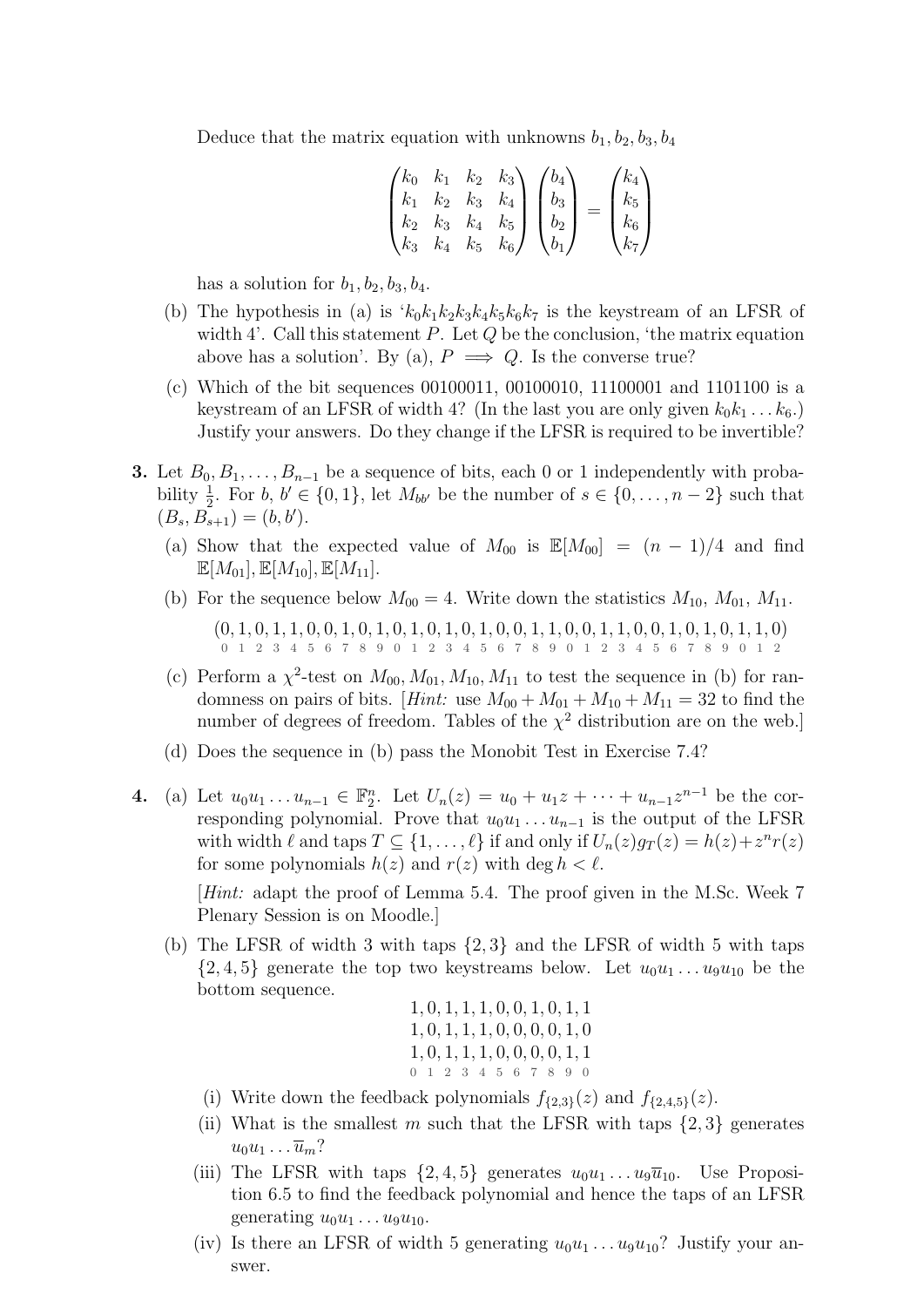Attempt questions 1 and 2. Questions 3 and 4 are compulsory for M.Sc. students. Please remember to write your name or student number. Submit your work through Moodle. Instructions are under 'General Information' on the Moodle page. The eight problem sheets are worth 15% of your final mark.

The lecturer will be happy to discuss any of the questions in the office hour or the live Q&A session.

#### To be submitted by midnight on Monday 30th November.

It is helpful if you indicate questions you did but are uncertain about, or would like seen done in the plenary session.

The MATHEMATICA notebook LFSRs.nb used is available from Moodle under Teaching Week 8, as is QuadraticStreamCipher.nb. By definition, the LFSR of width  $\ell$  with taps T, where  $T \subseteq \{1, 2, \ldots, \ell\}$ , has keystream  $k_0 k_1 k_2 \dots$  such that  $k_s = \sum_{t \in T} k_{s-t}$  for all  $s \geq \ell$ .

- 1. Let  $(k_0, k_1, k_2, \ldots)$  be a keystream of the LFSR F of width 2 with taps  $\{1, 2\}$ . Let  $(k'_0, k'_1, k'_2, \ldots)$  be a keystream of an LFSR G of width 3 with unknown taps. The keystreams are multiplied to give  $(k_0k'_0, k_1k'_1, k_2k'_2,...)$ . Suppose you know the product begins 101100000101.
	- (a) Explain why the keystreams of F and G have the form  $1\star11\star\star\star\star1\star1$ , where  $\star$  denotes an unknown bit. By considering the possible keystreams produced by  $F$ , deduce the key for  $F$ .
	- (b) By considering the keystream for  $F$  explain why the keystream of  $G$  is of the form  $1\star11\star00\star01\star1$ . Hence find a possible set of taps and the unique key for G.
	- (c) Are the taps you found in (b) unique? Justify your answer.
- 2. Let F be the Feistel Network for the function  $f : \mathbb{F}_2^m \to \mathbb{F}_2^m$  so, by definition,  $F((v, w)) = (w, v + f(w))$  for  $(v, w) \in \mathbb{F}_2^{2m}$ .
	- (a) Compute  $F((0001, 0001))$  in the special case when  $m = 4$  and  $f(x_0, x_1, x_2, x_3) = (x_2, x_3, x_0 + x_1x_2, x_1 + x_2x_3) + (1, 1, 1, 1).$
	- (b) In this part your argument should work for general  $m$  and  $f$ . The Feistel network is used to encrypt a plaintext  $(v, w)$  to a ciphertext  $(v', w') = F((v, w))$ .
		- (i) Show that  $w = v'$  and express v in terms of v' and w'.
		- (ii) Show that  $(w, v)$  is the encryption of  $(w', v')$ .
		- (iii) You have a black box that implements F. That is: given any  $(v, w)$ , the box will output the encryption  $(v', w') = F((v, w))$ . Suppose you are given  $(v', w')$ . Can the black box be used to find  $(v, w)$ ? That is, can you use the black box to decrypt?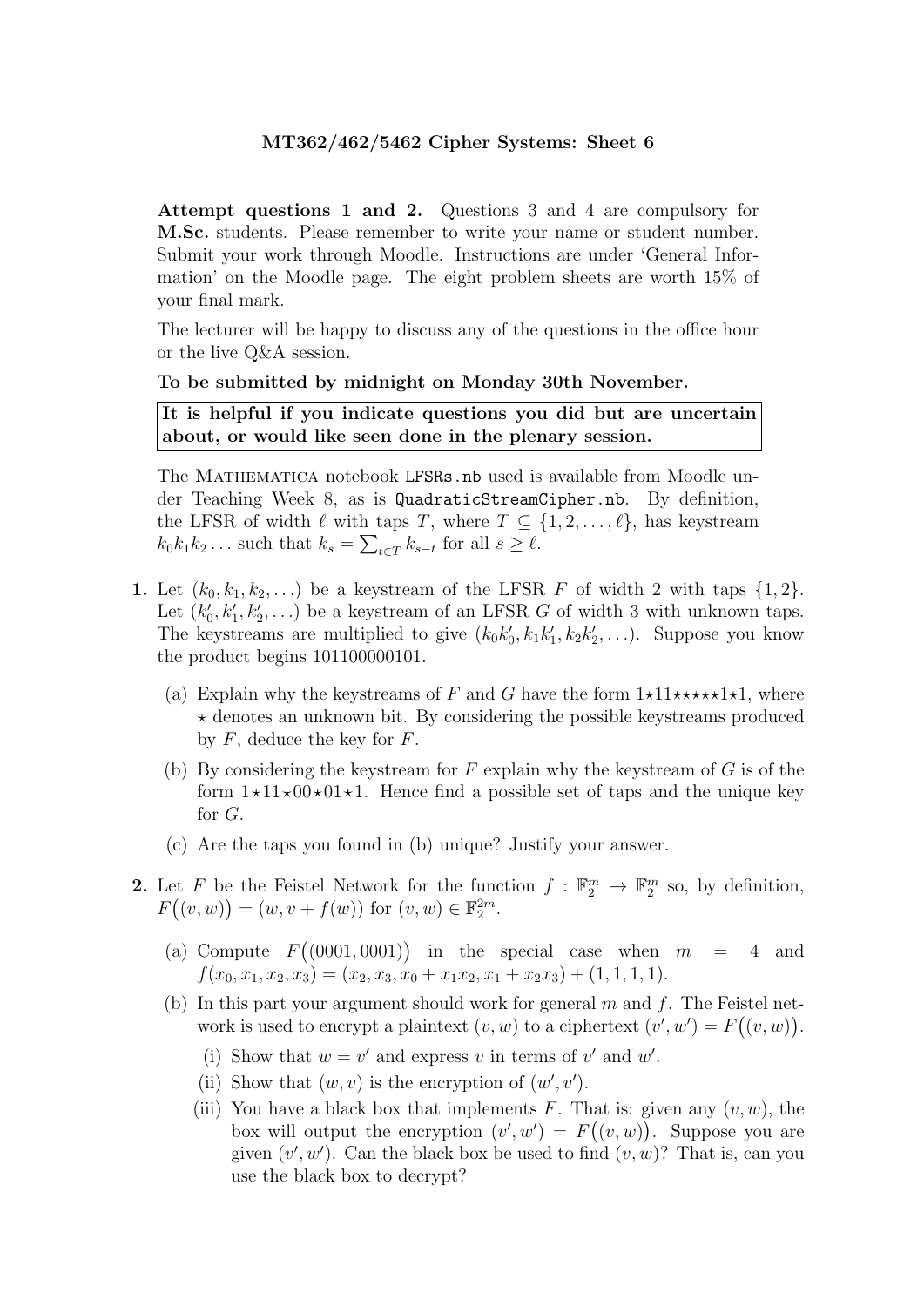3. (M.Sc.) The table below shows the first 14 steps in the Berlekamp–Massey algorithm applied to the sequence

|  |  |  |  |  | n 1 2 3 4 5 6 7 8 9 10 11 12 13 14 15                                                                                   |  |  |
|--|--|--|--|--|-------------------------------------------------------------------------------------------------------------------------|--|--|
|  |  |  |  |  | $\ell_n$ 1 1 2 2 3 3 3 3 3 7 7 7 7 7 7                                                                                  |  |  |
|  |  |  |  |  | $T_n \propto \propto \{2\} \{1,2\} \{1\} \{1\} \{1\} \{1\} \{1\} \star \{1,5,6,7\} \star \star \star \star \star$       |  |  |
|  |  |  |  |  | $m \quad 0 \quad 0 \quad 2 \quad 2 \quad 4 \quad 4 \quad 4 \quad 4 \quad 4 \quad 9 \quad 9 \quad 9 \quad \star \quad 9$ |  |  |

 $(u_0, u_1, \ldots, u_{14}) = (1, 0, 1, 1, 1, 1, 1, 1, 0, 1, 1, 1, 1, 0)$ 0 1 2 3 4 5 6 7 8 9 0 1 2 3 4

For instance, the LFSR  $F_9$  has length  $\ell_9 = 3$  and taps  $T_9 = \{1\}$ . Performing step 9 of the algorithm using  $m = 4$  gives the LFSR  $F_{10}$  of length  $\ell_{10} = 7$  and taps  $T_{10}$ that you are asked to find in (i). Since the length goes up,  $m$  is updated to 9. You should find that the final LFSR  $F_{15}$  generating all 15 bits has taps  $\{1, 2, 3, 4, 6, 7\}$ .

- (i) Verify that case (a) applies for steps 5, 6, 7, 8 and perform step 9 to obtain the entry marked  $\star$  in the column for  $n = 10$ .
- (ii) Find the five remaining entries marked  $\star$ .
- (iii) Given that the entire sequence  $u_0, u_1, u_2, \ldots$  is generated by an LFSR of width 7, will the taps change in further steps of the Berlekamp–Massey algorithm? Justify your answer.
- 4. The 2-quadratic stream cipher was defined in Example 8.5. Recall that F is the LFSR of width 5 with taps  $\{3,5\}$  and F' is the LFSR of width 6 with taps  $\{2, 3, 5, 6\}$ . Given keys  $k \in \mathbb{F}_2^5$  and  $k' \in \mathbb{F}_2^6$ , the keystream  $u_0u_1u_2\ldots$  is defined by  $u_0 = 0$  and  $u_s = k_s k'_s + k_{s-1} k'_{s-1}$  for each  $s \in \mathbb{N}$ .

Using the attack in this example, the attacker guesses that k is  $v_0v_1v_2v_3v_4$  and computes the correlation between the keystream  $v_0v_1 \ldots v_{1023}$  and  $u_0u_1 \ldots u_{1023}$ . (Here  $u_0u_1 \ldots u_{1023}$  is obtained via a chosen plaintext attack, as in Exercise 7.1.)

The keystream for  $k = 00001$  has period  $2^5 - 1 = 31$  and has the form  $0000100101...*00001.$ 

- (a) What is the bit in position 30, marked  $\star$  above, just before the first repeat of the key 00001?
- (b) What are the bits  $u_{26}u_{27}u_{28}u_{29}u_{30}$ ? [*Hint:* rather than compute 30 bits, you could try applying the LFSR 'in reverse', thinking of  $k'_{30}$  as  $k'_{-1}$ , and so on.]

The table below shows the four guessed keys  $v_0v_1v_2v_3v_4$  with the highest correlations for several different k and  $k'$ . In each case the correlations for the other 32 guessed keys are close to 0. (Use the Mathematica notebook QuadraticStreamCipher.nb under Teaching Week 8 if you want to check this.)

| k | k' | guessed key, correlation                                                                                                                                     |  |  |  |  |  |  |  |
|---|----|--------------------------------------------------------------------------------------------------------------------------------------------------------------|--|--|--|--|--|--|--|
|   |    | $00001$ $000001$ $00000$ , $0.223$ $00001$ , $0.242$ $10000$ , $0.230$ $10001$ , $0.203$<br>00001 000011 00000, 0.230 00001, 0.215 10000, 0.219 10001, 0.211 |  |  |  |  |  |  |  |
|   |    | 00111 000001 00000, 0.238 00111, 0.199 10011, 0.199 10100, 0.254<br>00111 000011 00000, 0.199 00111, 0.219 10011, 0.234 10100, 0.254                         |  |  |  |  |  |  |  |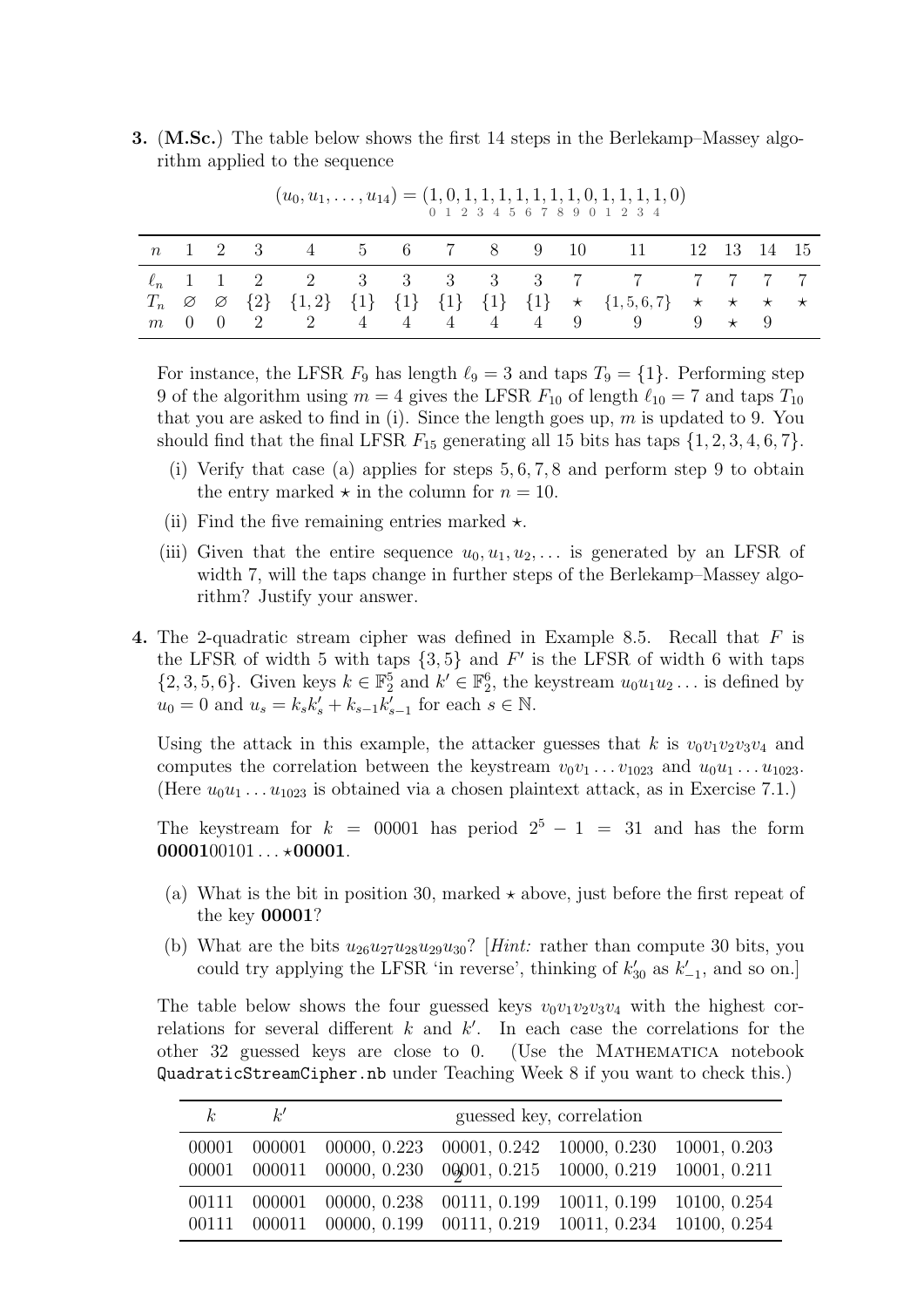(c) Explain why in each case there are three 'fake keys', with correlation about 1  $\frac{1}{4}$ , as well as the correct key  $k_0k_1k_2k_3k_4$ . Predict the three fake keys when  $k = 01000$  and  $k'$  is unknown.

[*Hint*: for  $\frac{1}{4}$  of the positions in the F' keystream,  $k'_s = 0$  and  $k'_{s-1} = 1$  and so  $u_s = k_{s-1}$ . What keystream for F should  $u_0u_1 \ldots u_{1023}$  then be compared with? You know the key for this keystream from (a). This should give you one 'fake' key.]

**5.** The stream cipher Trivium has an 80 bit key  $k_0k_1...k_{79} \in \mathbb{F}_2^{80}$ . The key is used, together with an 80 bit *initialization vector* v, to generate a keystream  $u_0u_1u_2 \ldots$ The encryption functions  $e_k : \mathbb{F}_2^n \to \mathbb{F}_2^n$  for  $k \in \mathbb{F}_2^{80}$  are then

$$
e_k(x) = (v, y)
$$

where  $v \in \mathbb{F}_2^{80}$  is the initialization vector and  $y_0 \ldots y_{n-1}$  is obtained in the usual way (see Example 6.4) by adding the keystream to the plaintext: thus  $y_s = x_s + u_s$ for each s.

(a) Show that anyone knowing the key k can decrypt a Trivium ciphertext  $(v, y)$ .

In a hypothetical application, a 'test-and-trace' app uses an 80 bit Trivium key to secure its communications. If a user Alice notifies the app that she is infected, the app encrypts the plaintext message 'One of your contacts has been infected: you should self-isolate' and sends it to all of Alice's close contacts known to the app.

Assume that it is not possible to extract the key from the app.

- (b) Suppose that the app always uses the all-zeros initialization vector. Bob receives the warning message from the app. Should he believe it?
- (c) Suppose that the app chooses a random initialization vector for each message. Should Bob believe the warning message now?
- (d) Suppose that when sending a message to Bob, the app uses the initialization vector obtained by converting Bob's unique identifier into an 80-bit vector. Should Bob believe the warning message now?

As a further feature, and only with the user's consent, the app may send a message to a central authority confirming that the user has been required to self-isolate.

(e) How might this be implemented securely?

Remark. The assumption that users cannot extract the key from the app is realistic: smartphones are highly locked down and Android and iOS have specific measures to protect cryptographic keys. Some aspects of this question were discussed in the Q&A Session in Week 8: see the answer posted to the Moodle forum.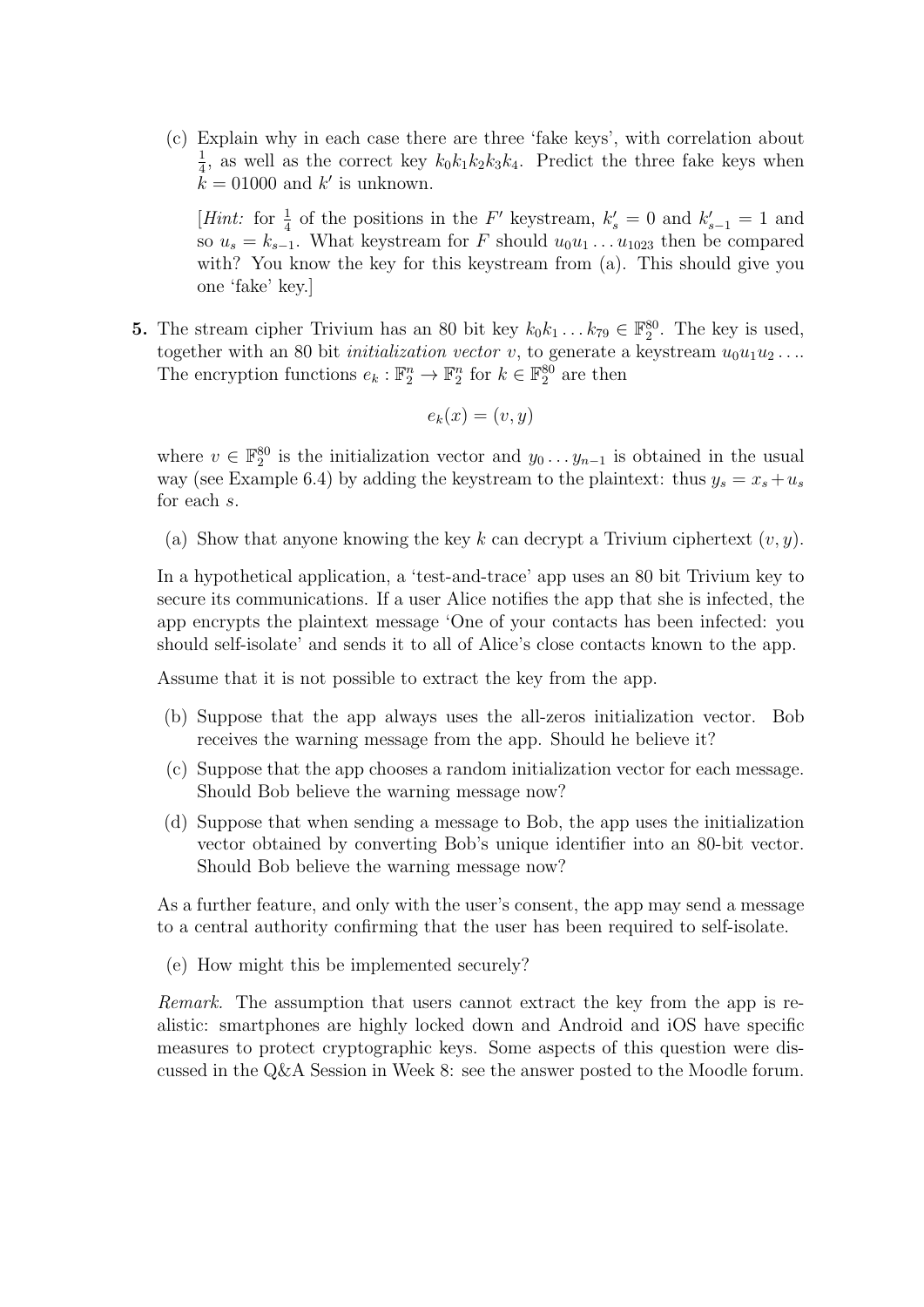- 6. In an attack on a stream cipher using a key of length  $\ell$ , a correct guess at the first m bits of the key gives a keystream  $v_0v_1v_2...$  having average correlation  $c > 0$ with the correct keystream  $u_0u_1u_2 \ldots$ 
	- (a) Assuming that different bits are independent, what is  $\mathbb{P}[v_s = u_s]$ ?
	- (b) Let  $n \in \mathbb{N}$ . If the correlation is computed by comparing  $v_0v_1 \ldots v_{n-1}$  and  $u_0u_1 \ldots u_{n-1}$  then what is the distribution of the correlation statistic?
	- (c) Show that if c is nearly 0 (as is typical) then n has to be at least  $1/c^2$  for this correlation attack to be effective.
- 7. The m-quadratic stream cipher in Example 8.5 has keyspace  $\{(k, k'): k \in \mathbb{F}_2^5, k' \in \mathbb{F}_2^5, k''\}$  $\mathbb{F}_2^6$ . It is used to encrypt plaintexts in  $\mathbb{F}_2^{1024}$ .
	- (a) Show that in the attack in Example 8.5, the expected correlation for a correct guess of k is  $\frac{1}{2^m}$ . [Hint: use the Piling Up Lemma, Lemma 4.11 in the (M.Sc.) notes.] How many fake keys are there? [Hint: an upper bound is enough to know if the attack will work.]
	- (b) Is the attack effective when  $m = 3$ ? If so, is it subexhaustive? [Hint: use Question 4(d).]
	- (c) Is the attack effective when  $m = 5$ ? If so, is it subexhaustive?
	- (d) Find a different correlation attack that breaks the 5-quadratic stream cipher.

Remark. The graphs below show correlations for all 31 non-zero keys taking  $m = 1$ ,  $m = 3$  and  $m = 5$ . They were produced using the MATHEMATICA notebook QuadraticStreamCipher.nb available from Moodle.



8. Prove the Piling-Up Lemma, Lemma 4.11 in the (M.Sc.) notes.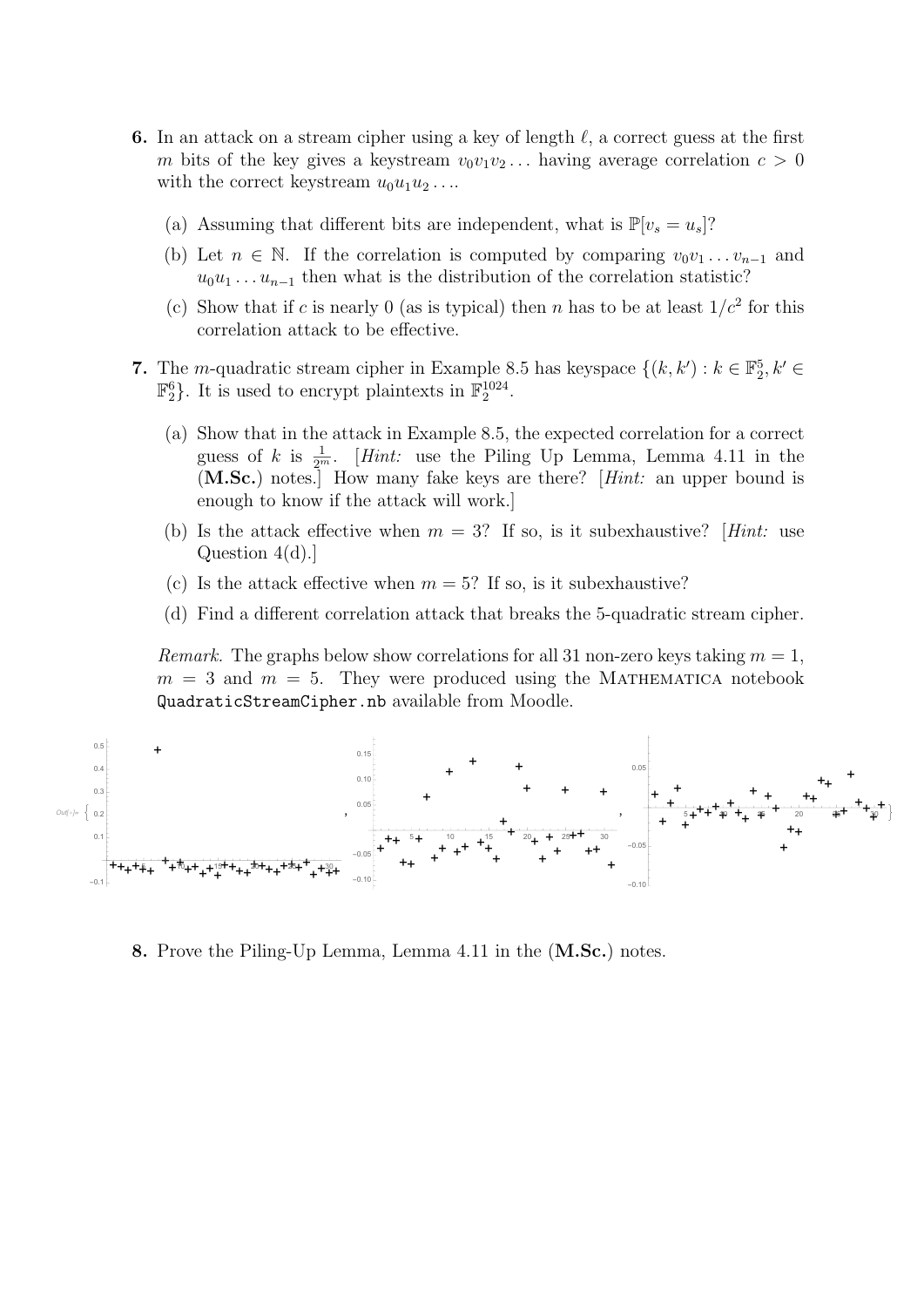Attempt questions 1 to 3. Question  $3(c)$  is optional. M.Sc. students should also attempt question 4. Please remember to write your name or student number. Submit your work through Moodle. Instructions are under 'General Information' on the Moodle page. The eight problem sheets are worth 15% of your final mark.

The lecturer will be happy to discuss any of the questions in the office hour or the live Q&A session.

#### To be submitted by midnight on Monday 7th December.

It is helpful if you indicate questions you did but are uncertain about, or would like seen done in the plenary session or  $Q\&A$ .

The MATHEMATICA notebook BlockCiphers.nb is available from Moodle and can be used to check answers to the questions on the Q-block cipher.

1. Let  $S : \mathbb{F}_2^4 \to \mathbb{F}_2^4$  be the S-box in the Q-block cipher, defined by  $S((x_0, x_1, x_2, x_3)) =$  $(x_2, x_3, x_0 + x_1x_2, x_1 + x_2x_3)$ . Recall from Example 9.5 that the Feistel network in round *i* of this cipher is

$$
(v^{(i-1)}, v^{(i)}) \mapsto (v^{(i)}, v^{(i-1)} + S(v^{(i)} + k^{(i)}))
$$

where  $k^{(i)} \in \mathbb{F}_2^4$  is the round key. The encryption functions  $e_k$  for  $k = k^{(i)} \cdot k^{(i)}$  $(k^{(1)}, k^{(2)}, k^{(3)}) \in \mathbb{F}_2^{12}$  are defined by  $e_k((v^{(0)}, v^{(1)})) = (v^{(3)}, v^{(4)})$ .

- (a) Encrypt  $0000\,0000 \in \mathbb{F}_2^8$  using the key  $0011\,0011\,0011$ .
- (b) Decrypt the ciphertext 0111 0111 using the key in (a)
- (c) Find a key  $k \in \mathbb{F}_2^{12}$  such that  $e_k(0001\,0001) = 0000\,0000$ .
- (d) Does the Q-block cipher have the 'confusion' property: i.e. does it mix up nearby bits in a non-linear way?
- (e) Does the Q-block cipher have the 'diffusion' property: i.e. does it mix up bits so that every bit of the ciphertext depends on every bit of the key?
- **2.** Let  $S: \mathbb{F}_2^4 \to \mathbb{F}_2^4$  be the S-box in the Q-block cipher from Question 1.
	- (a) Let  $\Delta \in \mathbb{F}_2^4$ . Show that if  $\Delta_2 = 0$ , i.e.  $\Delta$  is of the form  $(\star, \star, 0, \star)$  then

$$
S(x + \Delta) + S(x) = \begin{cases} (0, \Delta_3, \Delta_0, \Delta_1) & \text{if } x_2 = 0\\ (0, \Delta_3, \Delta_0 + \Delta_1, \Delta_1 + \Delta_3) & \text{if } x_2 = 1. \end{cases}
$$

- (b) Deduce Lemma 10.1(i), that  $S(x + 1000) = S(x) + 0010$  for all  $x \in \mathbb{F}_2^4$ .
- (c) Using (b) show that  $e_k(x) = e_{k+100000101000}(x)$  for all  $x \in \mathbb{F}_2^8$ .
- (d) change to four rounds so can be consistent with Feistel In Attack 9.5 the attacker encrypts  $x = 1111 0000$  and  $x<sub>Δ</sub> = 1111 1000$  to ciphertexts z and  $z_{\Delta}$ . She then guesses the final two rounds keys  $k^{(2)}$  and  $k^{(3)}$  and decrypts z and  $z_\Delta$  over the final two rounds to  $w = 00001110$  and  $w_\Delta = 10001101$ . Is the attacker's guess correct?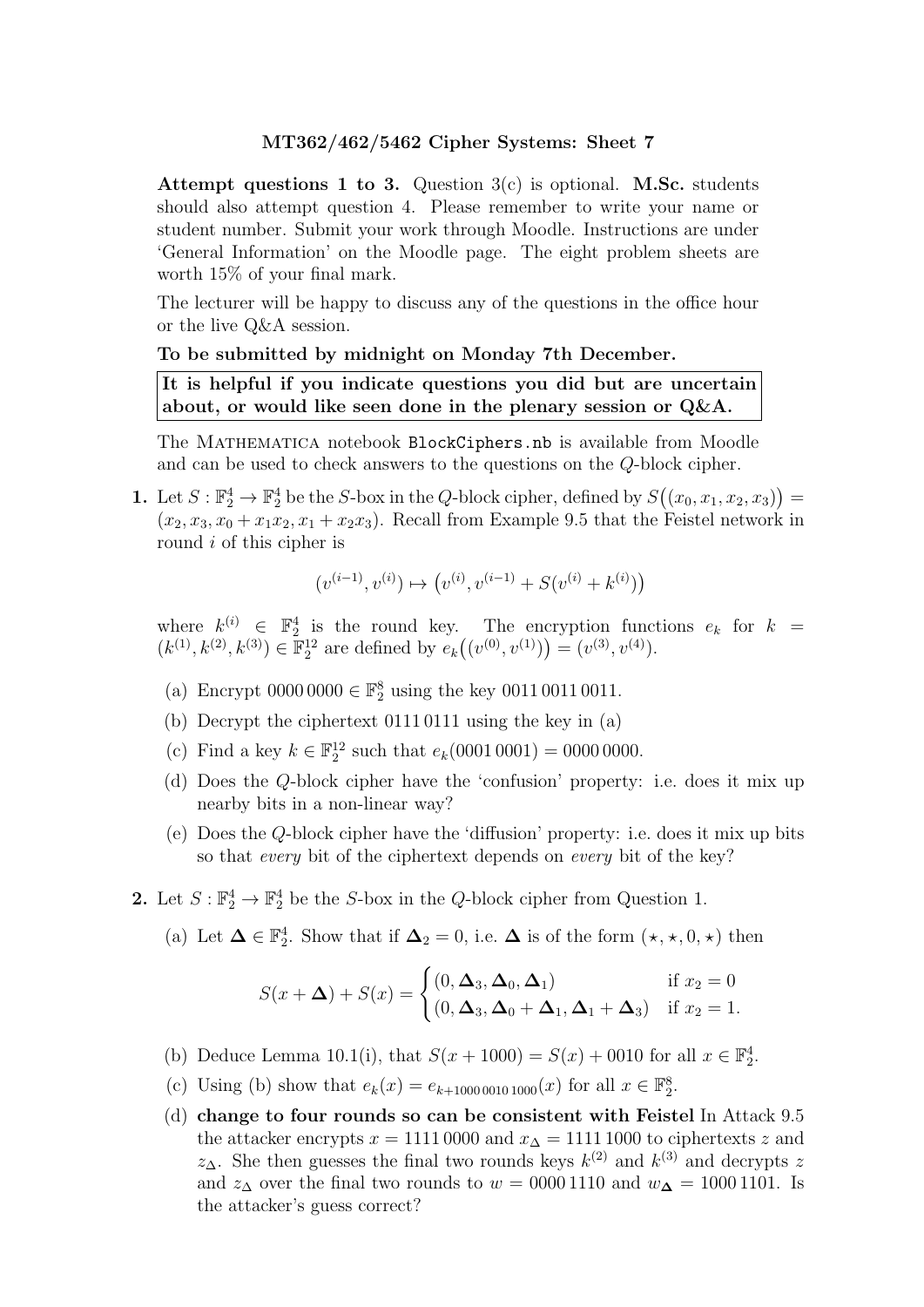**3.** 3DES is the block cipher of block size 64 and keyspace  $\mathbb{F}_2^{56} \times \mathbb{F}_2^{56} \times \mathbb{F}_2^{56}$  with encryption functions defined by

$$
e_{(k,k',k'')}(x) = e_{k''}\big(d_{k'}\big(e_k(x)\big)\big)
$$

where  $e_k$  and  $d_k$  are the encryption and decryption functions for DES.

(a) Show that there is a meet-in-the-middle attack using multiple chosen plaintexts that finds the key using about  $2^{112}$  encryptions/decryptions.

[Hint: see Attack 9.8. A small example of the meet-in-the-middle attack was seen in the Group Work from Week 9; answers are on Moodle.]

- (b) Assume no attack better than (a) exists. Is 3DES secure?
- (c)  $(\star)$  Suggest why the middle map is decryption rather than encryption.
- **4.** (**M.Sc.**) Again let  $S : \mathbb{F}_2^4 \to \mathbb{F}_2^4$  be the S-box in the Q-block cipher.
	- (a) Find all possibilities for  $S(x + 0010) + S(x)$  where  $x \in \mathbb{F}_2^4$ .
	- (b) Let  $\Gamma = 00001000$ . Let  $(v, w) \in \mathbb{F}_2^8$  be chosen uniformly at random. Let  $(v', w')$  and  $(v'_{\mathbf{\Gamma}}, w'_{\mathbf{\Gamma}})$  be the encryptions of  $(v, w)$  and  $(v, w) + \Gamma$ , respectively over the first two rounds of the Q-block cipher. Show that no matter what the key is,  $(v', w') + (v'_{\mathbf{\Gamma}}, w'_{\mathbf{\Gamma}})$  is equally likely to be each of the four differences {0010 0000, 0010 0001, 0010 0010, 0010 0011}.
	- (c) Suggest a subexhaustive attack on the Q-block cipher in which the attacker first guesses  $k^{(3)}$ , and then  $(k^{(1)}, k^{(2)})$ . Make it clear why your attack is subexhaustive.
	- (d) Is the attack in (c) an improvement on Attack 10.2, where the attacker guessed  $(k^{(2)}, k^{(3)})$ , and then with 16 possibilities for this pair, guessed  $k^{(1)}$ ?
- **5.** In a cryptosystem based on the AES S-box, a plaintext  $x \in \mathbb{F}_2^8$  is encrypted by a key  $(k, k') \in \mathbb{F}_2^{16}$  to the ciphertext  $S(x + k) + k'$ .
	- (a) Let  $x = 00000000 \in \mathbb{F}_2^8$  and let  $\Delta = 00000001$ . Let  $y = x + k$  and let  $y\Delta = x\Delta + k$ . What is a simple form for  $y + y\Delta$ ?
	- (b) Let  $z = S(x + k) + k'$  and let  $z_{\mathbf{\Delta}} = S(x_{\mathbf{\Delta}}) + k'$ . What is a simple form for  $z + z_{\mathbf{\Delta}}$ ?
	- (c) Lemma 10.8 immediately implies that unless  $\Gamma = 00000001$ , the equation  $S(w) + S(w + \Delta) = \Gamma$  has exactly two solutions  $w \in \mathbb{F}_2^8$ . What are these solutions when  $\Gamma = z + z_{\mathbf{\Delta}}$ ?
	- (d) Hence show that, with one exceptional case, the ciphertexts z and  $z_{\mathbf{\Delta}}$  determine  $\{k, k + \Delta\}.$
	- (e) Is this attack on the cryptosystem a sign that the AES S-box is weak? Justify your answer.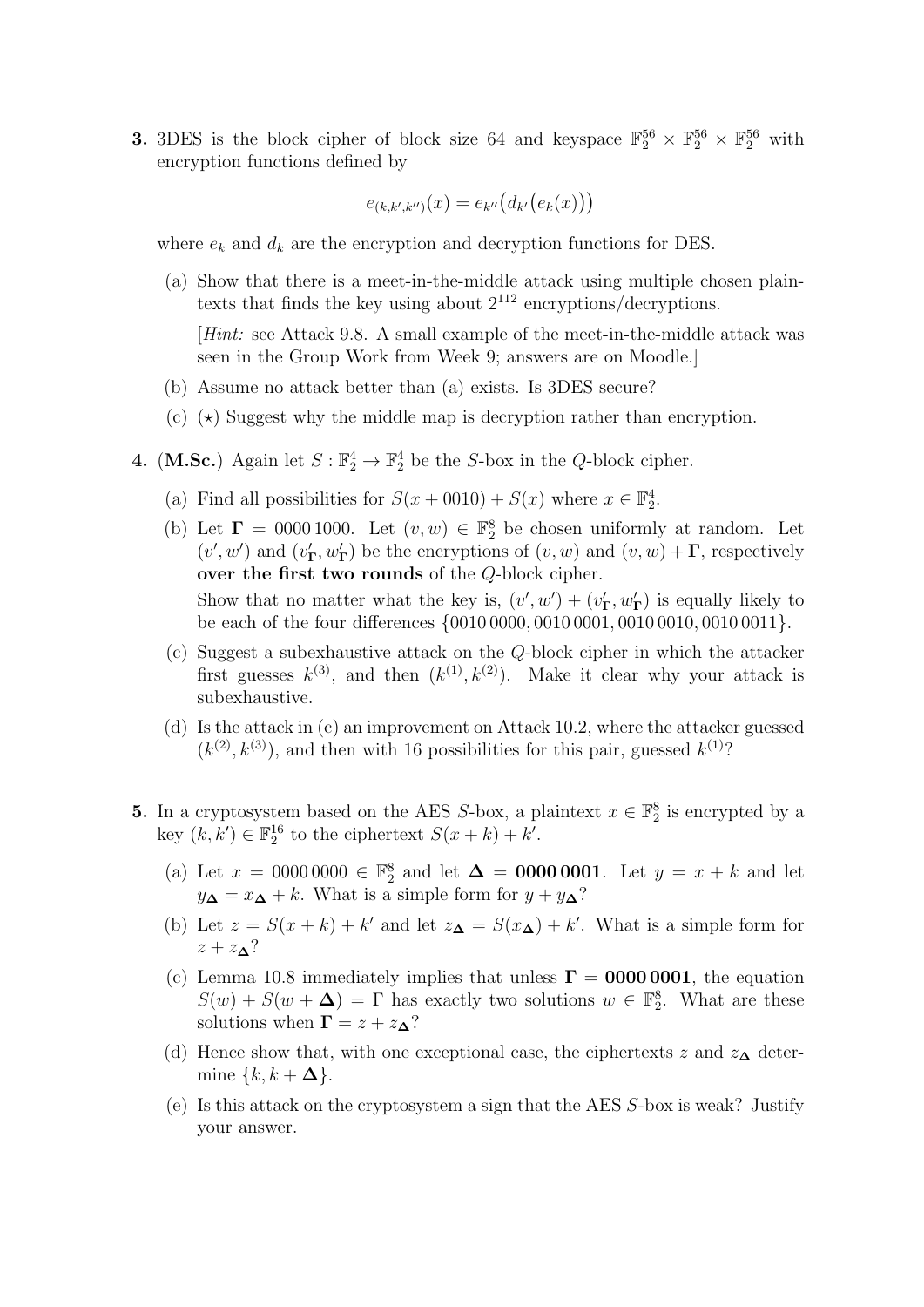Attempt questions 1 to 4 and 6. M.Sc. students should also attempt question 7: the final part  $(\star)$  is optional. Submit your work through Moodle. The eight problem sheets are worth 15% of your final mark.

The lecturer will be happy to discuss any of the questions in the office hour or the live Q&A session.

#### To be submitted by midnight on Wednesday 16th December.

Private keys, and other private information, are written in red.

- 1. (a) Compute  $2^{257}$  mod 10007. [Hint: to do this by hand, first compute  $2^2$ ,  $2^4$ ,  $2^8$ ,  $2^{16}, \ldots, 2^{128} \text{ mod } 10007$  by repeated squaring: note that  $(2^m)^2 = 2^{2m}$ .
	- (b) Find dlog<sub>2</sub> 45 mod 139; that is, find m such that  $2^m \equiv 45 \mod 139$ . [Hint: you could use the MATHEMATICA notebook PKC.nb to do a brute-force search.

Remark. Despite the smaller numbers, you should find that (b) is a harder problem than (a). Correspondingly the exponentiation function  $m \mapsto 2^m \mod p$  is 'oneway': easy to compute but hard to invert.

- 2. Suppose that Bob's RSA public key is (2279, 17). As Eve you observe the RSA ciphertext 37 sent to Bob. Find Bob's private key and hence find the plaintext.
- **3.** Generate an RSA public key  $(n, a)$  with  $n > 2^{128}$  and private key  $(p, q, r)$ . Use the Mathematica notebook PKC.nb on Moodle and the PowerMod function.
	- (a) Email your public key to your partner in your block.
	- (b) Email a message x of your choice, using the RSA Cryptosystem, to your partner in your block. [Hint: you know their public key when you receive their email from (a). Your message can be a number between 0 and  $n-1$ , or if you use the functions in the notebook, an English string.]
	- (c) Decrypt the message from your partner. [If your partner is uncooperative, you may use the lecturer as a substitute in (a) and (c).]
	- (d) Suppose all emails are observed by Eve. What, if anything, can she learn?
	- (e) Suppose all emails can be modified by Malcolm. What, if anything, can he learn?
- 4. Consider the cryptoscheme in which English plaintexts are converted to 8-bit ASCII ( $a' \leftrightarrow 01100001$ ,  $b' \leftrightarrow 01100010$ , and so on, as on Problem Sheet 5) and then encrypted using RSA with the appropriate public key.

For example 'hi' becomes 1101000 1101001 which is the binary form of 13409. If Alice's public key is  $(n, a)$  then she is sent 13409<sup>*a*</sup> mod *n*. Assume that  $n \approx 2^{2048}$ .

- (a) Alice is expected an important message 'yes' or 'no' from Bob. Show that Eve can decrypt Bob's ciphertext without knowing Alice's private key.
- (b) Can the problem in (a) occur if Alice and Bob use a symmetric cipher such as AES where the key is entirely private? How can it be avoided while still using the RSA cryptosystem?